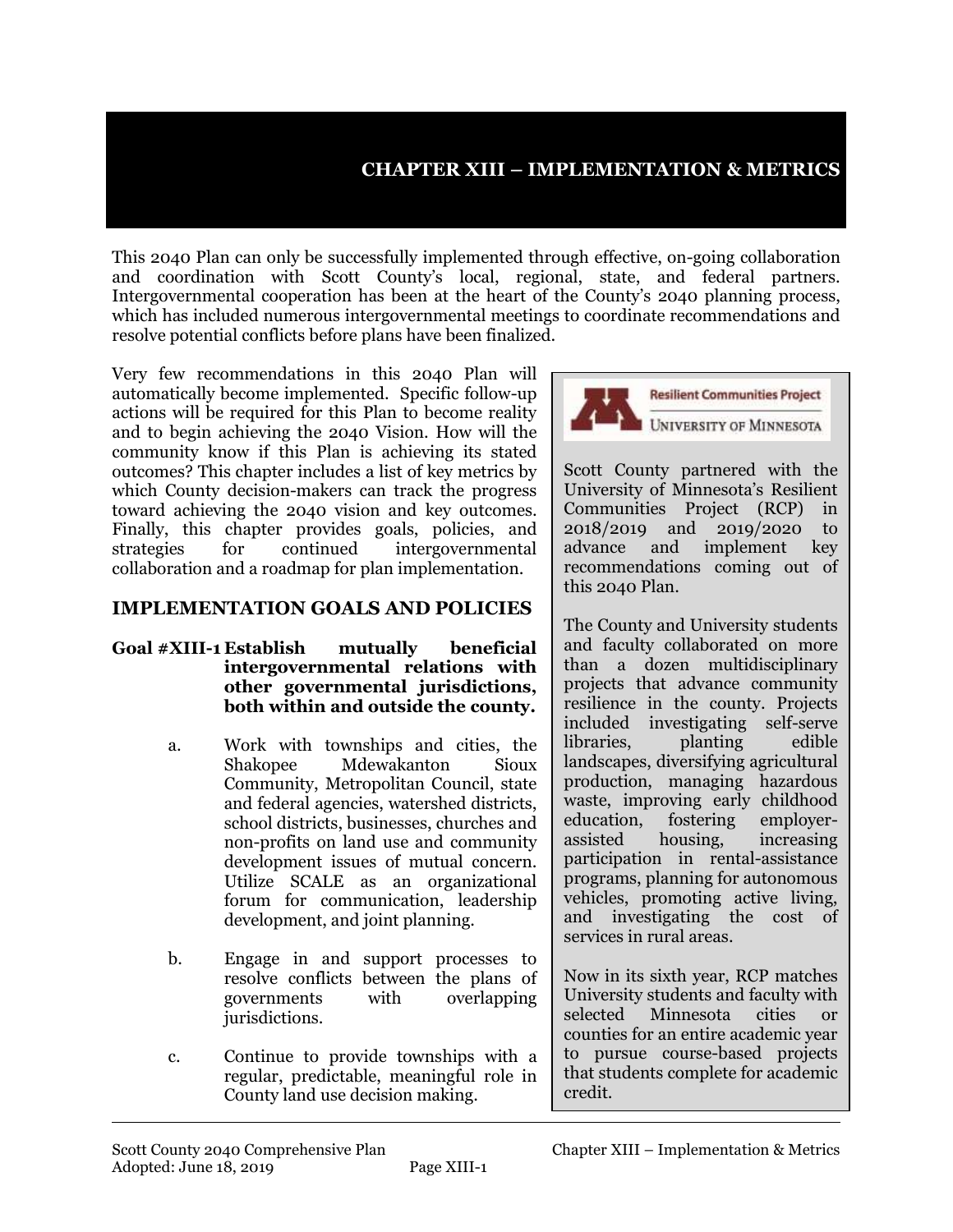- d. Encourage cities and townships to enter into joint planning initiatives, including orderly annexation agreements and service agreements.
- e. Enter into and promote shared public service agreements where such agreements will provide improved services at a lower cost.
- f. Involve the Metropolitan Council and surrounding jurisdictions at an early stage when considering developments that may have a regional impact.

*Reason: The advantages of improved intergovernmental relations include better understood and smoother land use decision making, better coordinated growth management and preservation efforts, more efficient delivery of services, and taking advantage of economies of scale.*

#### **Goal #XIII-2Ensure all development/redevelopment within the unincorporated areas occurs in accordance with this Comprehensive Plan.**

- a. This Comprehensive Plan shall be reviewed and updated every 10 years to ensure that it is current and reflects the County's interests and changing needs. Change in circumstances may necessitate amending this Plan more frequently than every ten years.
- b. The County's official controls will be updated to reflect the policies and strategies in this Comprehensive Plan. These ordinances shall be reviewed on a periodic basis to ensure the most advanced standards and that full compliance with legislative requirements is maintained.
- c. Annually monitor land use and development patterns to determine if new growth is fulfilling the County's benchmark objectives pertaining to tax base composition, local tax rates, development quality, and growth management.

*Reason: Comprehensive plans provide the legal foundation and basis for county official controls including zoning and subdivision regulations.* 

#### **Goal#XIII-3 Operate the County within a fiscally sound philosophy.**

- a. Monitor federal, state, and regional programs that can assist the County with implementing this Comprehensive Plan.
- b. Support city comprehensive plans to ensure availability of needed commercial and industrial areas to diversify the County's tax base and well-planned residential and institutional uses.
- c. Prepare annual capital improvement programs for the management, programming, and budgeting of capital needs. Continue to review the cities' annual capital improvement programs.
- d. Annually review the County's financial position and debt service to ensure proper fiscal programming and management.
- e. Continue a development review processing procedure that assigns the cost of any and all related project costs to the applicant in a cost-effective and timely manner.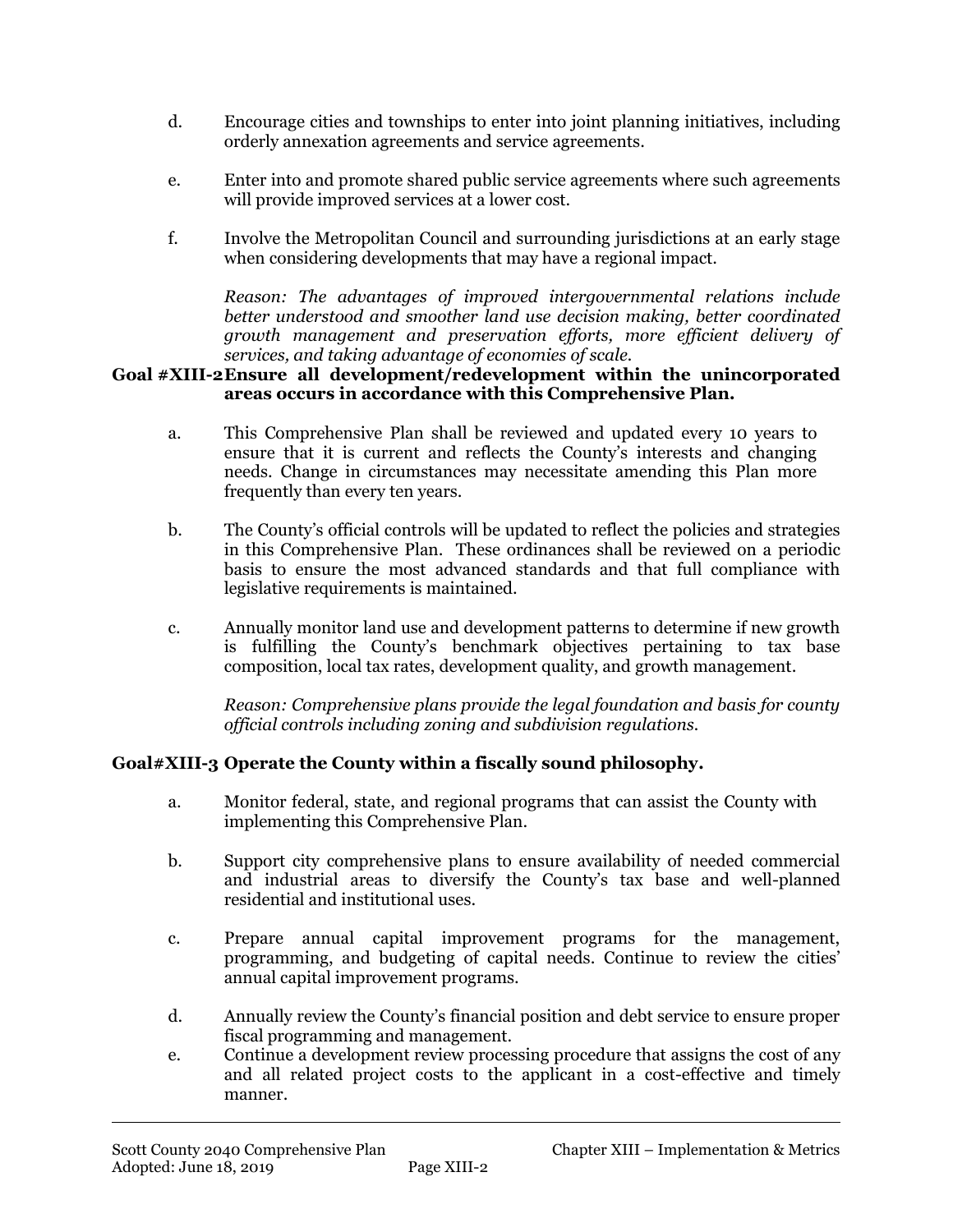*Reason: Operating County government in a fiscally responsible manner is an important element of the 2040 Vision.*

#### **Goal#XIII-4 Allocate administrative and improvement costs to those generating the demand or utilizing the service.**

- a. Maintain a system in which the County assigns costs for development proposal review and necessary public infrastructure to the benefiting property owner or their agent, rather than the County as a whole bearing the burden through the general fund.
- b. Require land use dedications, easements, and other such requirements at time of subdivision and/or development to insure the physical capability for necessary public/semi-public utilities and improvements.
- c. Require that all analysis and basis for decision-making on development proposals be thoroughly substantiated and documented.

*Reason: Development should pay its fair share for required initial and incremental improvements.*

#### **Goal#XIII-5 Maintain a strong level of confidence in the County's Advisory Commissions and Committees through member selection, continuing education, and open lines of communication with the County Board.**

- a. Provide continuing education opportunities for advisory commission and committee members through seminars and presentations.
- b. Maintain strong lines of communication between the County Board and its advisory commissions and committees and township boards.

#### **Goal#XIII-6 Maintain high standards for proactive communication with residents and businesses on County issues and services.**

- a. Address planning issues, code enforcement, and nuisance complaints raised by the citizens and local businesses in a proactive, efficient manner and using emerging technologies.
- b. Maintain high quality communication with County residents and businesses through direct contact, open meetings, websites, newsletters, outreach programs, and news releases.
- c. Periodically conduct public participation activities to obtain citizen feedback on development and other local issues affecting the County's quality of life.

*Reason: Input from many perspectives usually leads to higher quality decisions.*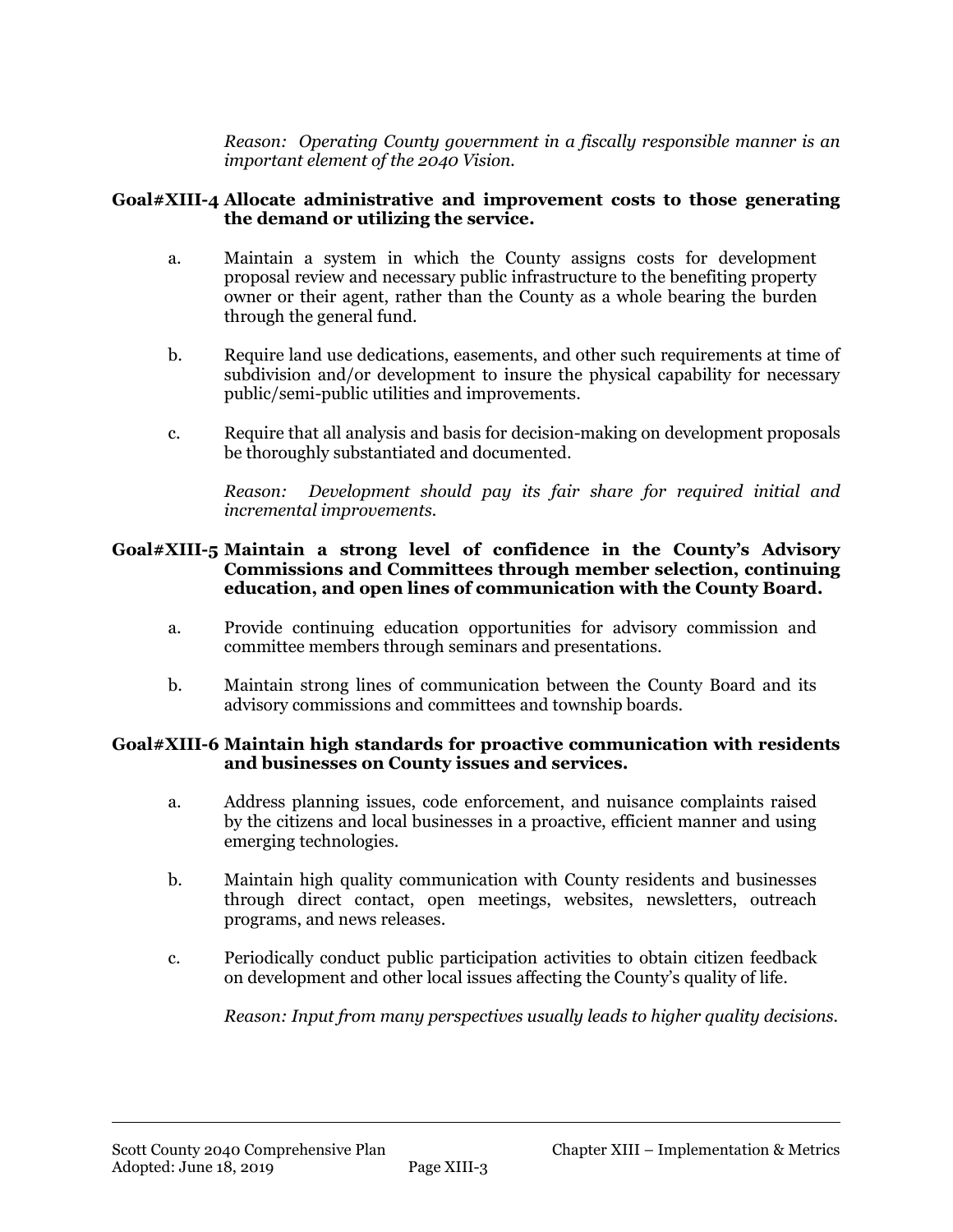# **COLLABORATION**

Issues related to growth and development cross jurisdictional boundaries. Statutorily, there are no requirements for comprehensive plans to address intergovernmental collaboration. However, a major purpose of the 2040 Plan is to guide and manage growth and development within the township areas and coordinate with each city's plan to provide for efficient, orderly and logical growth of the cities.

# **A. Local and Regional Collaboration**

Preparing comprehensive plans in a coordinated manner with local jurisdictions can limit conflicting land use patterns from occurring and ensure the proper connection and alignment of transportation, trail and natural resource links. This section summarizes collaborative relationships the County will draw upon to effectively implement each other's mutually beneficial long-range plans.

### **Cities, Tribe, and Townships**

City, tribal, and township officials, as well as staff and residents were involved in the formulation of this 2040 Plan throughout the process. Here are some notable examples:

- The 2040 planning process began with a series of kick-off meetings with township officials and staff to identify local and countywide planning issues.
- County and townships held quarterly meetings in 2017 and 2018 to discuss land use, transportation, parks and trail, and water resource planning issues and preview draft chapters on these topics.
- City, township, and county leaders and residents provided input in the 2040 Visioning process through a survey and workshop.
- County planning staff participated and tracked each city 2040 planning process by attending meetings, open houses, and presentations.
- City, township, county and tribal staff collaborated with a single consultant on 2040 traffic modeling.
- Cities and the County shared draft 2040 plans for both informal staff comment and more formal comment during the statutory review period.

Scott County will continue to keep the cities, townships, tribal government, and residents involved in the implementation of the 2040 Plan and future planning processes through meetings, mailing notices, publications such as the SCENE, surveys and focus groups, and updates on the County's website.

#### **SCALE**

Formed in the spring of 2003, the Scott County Association for Leadership and Efficiency (SCALE) has been cited as a model of intergovernmental cooperation in a best practices review authored by the state auditor's office. The organization, which meets monthly, originally consisted of the mayors and administrators from cities within Scott County, as well as the county administrator and county board chair. It includes representatives of the Shakopee Mdewakanton Sioux Community, watershed districts, Three Rivers Park District, local school districts, and townships. Its goal is simply to explore new and innovative ways in which local government can collaborate and make the most of limited resources in programs such as law enforcement and public safety, parks and recreation, transportation, community development, and general government.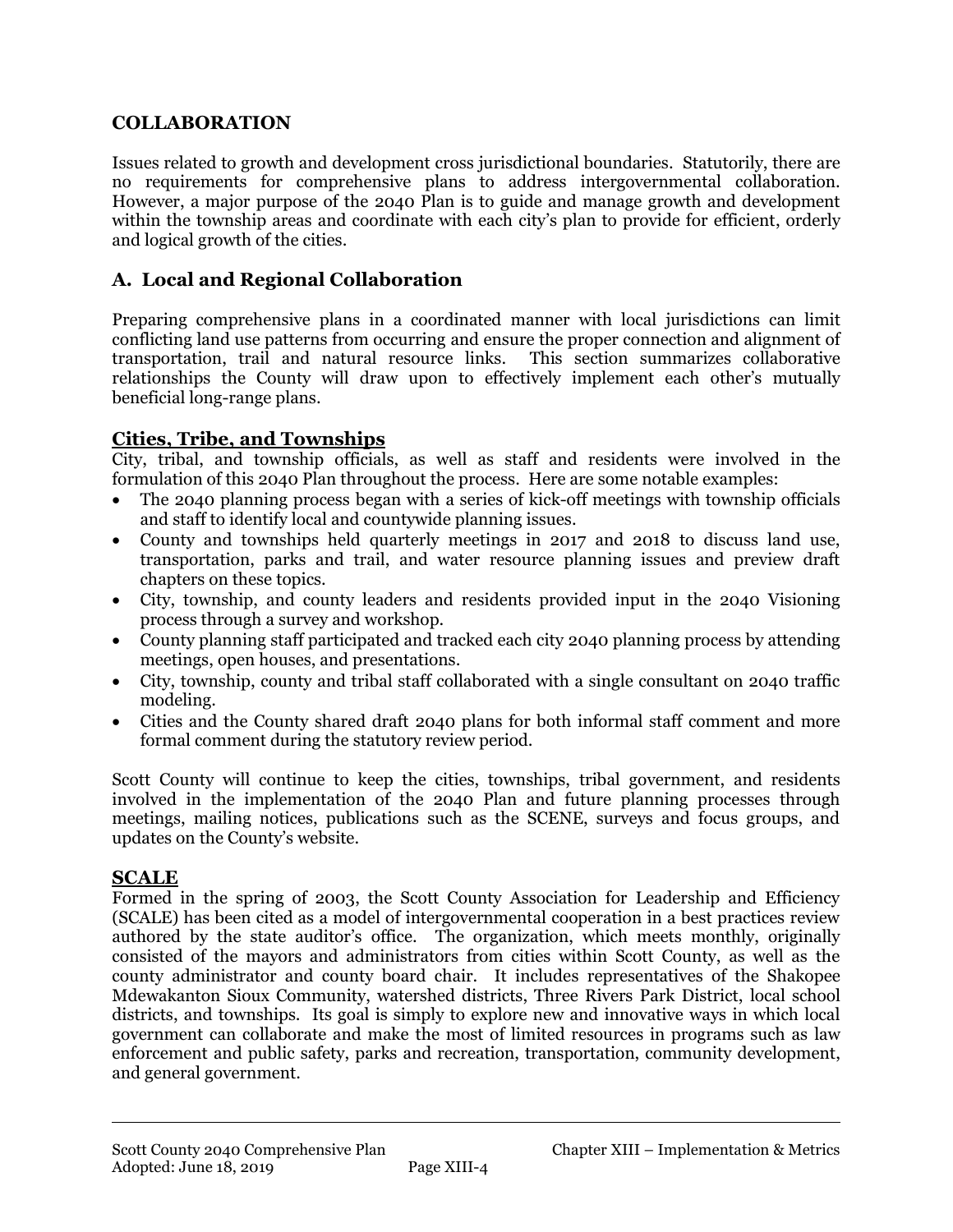Each year, SCALE identifies legislative priorities to effectively collaborate in lobbying for common interests that will benefit the residents of Scott County. SCALE will continue to update the legislative priorities annually and explore other collaborative efforts and partnerships– including cooperation with surrounding counties and regional partnerships–that will provide for the most efficient and logical use of local government resources.

### **Metropolitan Council**

This 2040 Plan has been developed in coordination with the Metropolitan Council's THRIVE MSP 2040 plan and the comprehensive plans and zoning regulations of the surrounding counties. This 2040 Plan is shaped by historic partnerships between Scott County and the Met Council in the area of long-range sewer service planning. Scott County partnered with the Met Council for the *Southeast Scott County Comprehensive Plan Update* in 2004 that supported the consolidation of the cities of Elko and New Market and the siting of the Empire Interceptor. As part of the *Scott County 2030 Comprehensive Plan Update*, the County and Met Council partnered for the post-2030 wastewater treatment plant site and service area project that integrated land use planning with future wastewater services. In 2008, Scott and Carver Counties along with the cities of Carver and Chaska adopted a joint powers agreement with the Met Council for the acquisition of a segment of the Union Pacific Rail line for future trail use and potential outlet for the future treatment plant.

Scott County will continue to monitor and review regional land use, transportation, natural resource, and parks and trails planning resources to ensure the County's plans and regulations are consistent. The County will also become actively involved in the creation of these regional planning resources to ensure Scott County receives its fair share of regional investments. The County will consider partnerships on regional projects that may benefit both county and regional residents, even if it involves a project outside of the county (i.e., road improvements on a major roadway highly utilized by Scott County residents).

# **B. Types of Collaborative Ventures**

Intergovernmental collaboration could be considered any arrangement by which two or more governmental entities work together to address an issue of mutual interest to serve the needs of their citizens. If pursued, intergovernmental collaboration could provide specific benefits to the County. Examples of collaborative ventures (among others) could include:

- Sharing information, staff, resources, etc;
- Consolidating and/or trading services;
- Area wide planning;
- Special purpose districts serving multiple jurisdictions;
- Joint ventures;
- Revenue sharing;
- Growth management/boundary agreements or orderly annexation agreements;
- Area wide service agreement;
- Joint use of a facility; and
- Cooperative purchasing.

A number of services provided by Scott County already utilize shared resources with the cities and surrounding counties of Carver, Dakota, and Hennepin, such as workforce boards, regional parks, transit, software administration, and snowplowing joint powers agreements. Scott County will continue to explore ways to share resources and services with the townships and cities.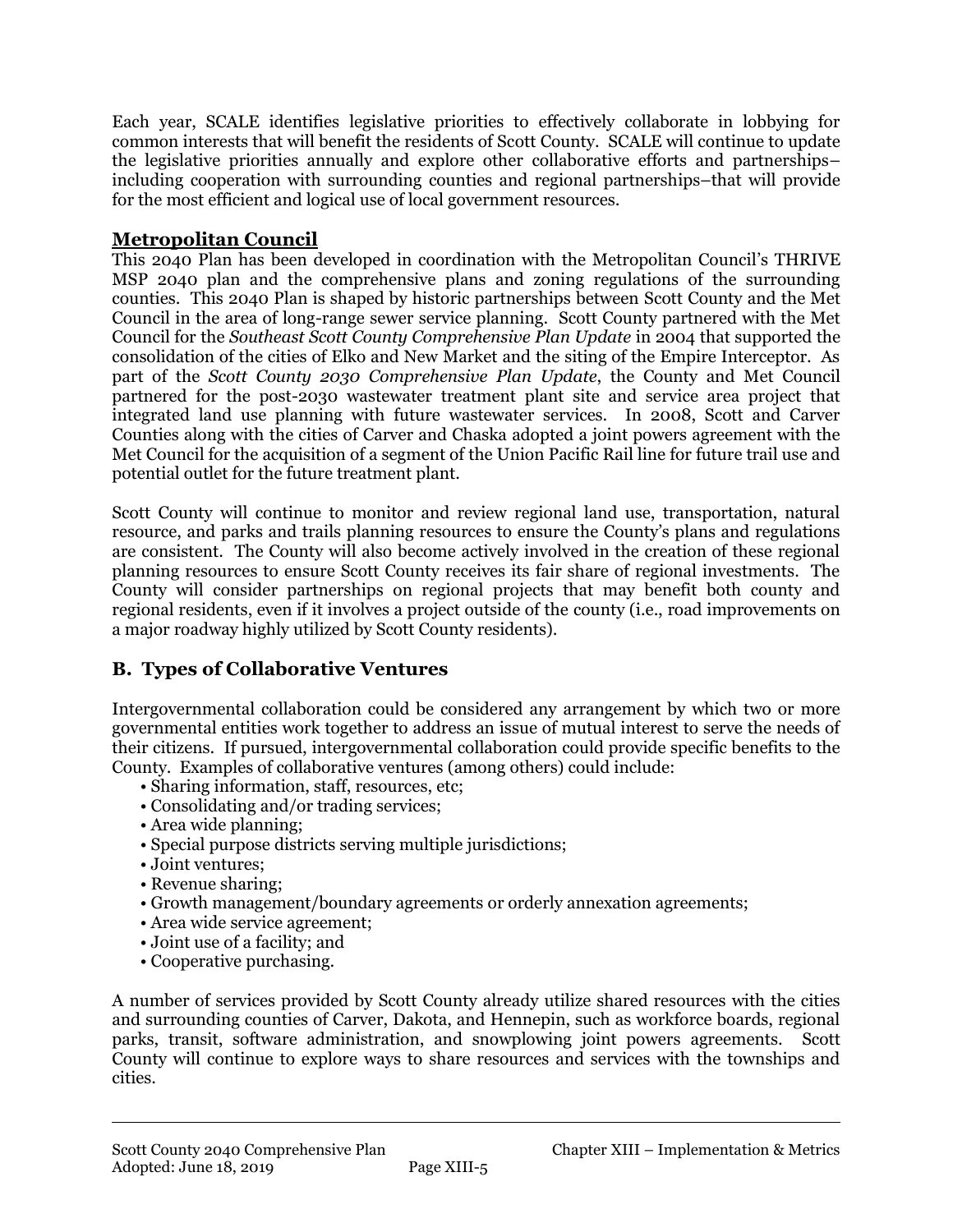### **Orderly Annexation Agreements**

Orderly annexation agreements (OAA) typically outline taxation reimbursement, physical boundaries and conditions for orderly annexation, development and roads within the designated area, deferred assessments, existing rural uses, and administration of the agreement. As of 2018, there are six orderly annexation agreements in Scott County (see Map XIII-1):

- City of Belle Plaine and Belle Plaine Township; City of Belle Plaine and Blakeley Townships. The City has an OAA with each neighboring Township that covers portions of the mapped urban expansion area. Scott County retains planning and zoning authority for land in these OAAs until the land is annexed into the City. However, orderly annexation boards have been established to review zoning, platting and comprehensive plan amendment requests. The boards consist of two members appointed by the City Council, two members appointed by the respective Town Board, and one member appointed by the County Board.
- City of Shakopee and Jackson Township. This 2002 agreement updated in 2017 includes the entire Jackson Township. The updated 2017 OAA now has a staging map. Properties in Areas A, B, C, and D on the staging map are eligible for annexation starting in 2018; Areas E and F are eligible starting in 2050. The City's reimbursement to the Township for lost taxable market value of annexed properties is extended from 2 years to 7 years. There is a new provision for 20 existing platted subdivisions in the township, allowing property owners in these rural subdivisions to not hook up to city sewer upon annexation if the septic system complies with county septic codes. As soon as the septic system fails, or if the property is sold, the home needs to hook up to city sewer and pay all costs. There is no longer a Joint Annexation Board under the 2017 OAA. Instead there is an agreement to hold a joint meeting twice a year. Prior to annexation, the land use and planning authority remains with Scott County. However, the County requests comments from the City for zoning applications within the annexation area.
- City of Prior Lake and Spring Lake Township. The OAA is based on a staging plan of over 3,000 acres by the year 2024. Land within the OAA includes portions of the City's future urban service area. An orderly annexation board, which reviews zoning, platting and comprehensive plan amendment requests, consists of one City Council member, one Town Board member, and one County Board member.
- City of Jordan and St Lawrence Township. This OAA was adopted in 2017 and covers portions of the mapped urban expansion area. Scott County retains planning and zoning authority for land in this OAA until the land is annexed into the City. There is no orderly annexation board established to review zoning, platting or comprehensive plan amendment requests under the OAA agreement.
- City of New Prague and Helena Township. This OAA covers portions of the mapped urban expansion area. Scott County retains planning and zoning authority for land in this OAA until the land is annexed into the City. An orderly annexation board is established to review zoning, platting and comprehensive plan amendment requests. The boards consist of one City Council member, one Town Board member, and one Scott member appointed by the County Board.

Scott County actively encourages the creation of orderly annexation agreements for all cities that anticipate boundary expansions to accommodate future growth demands.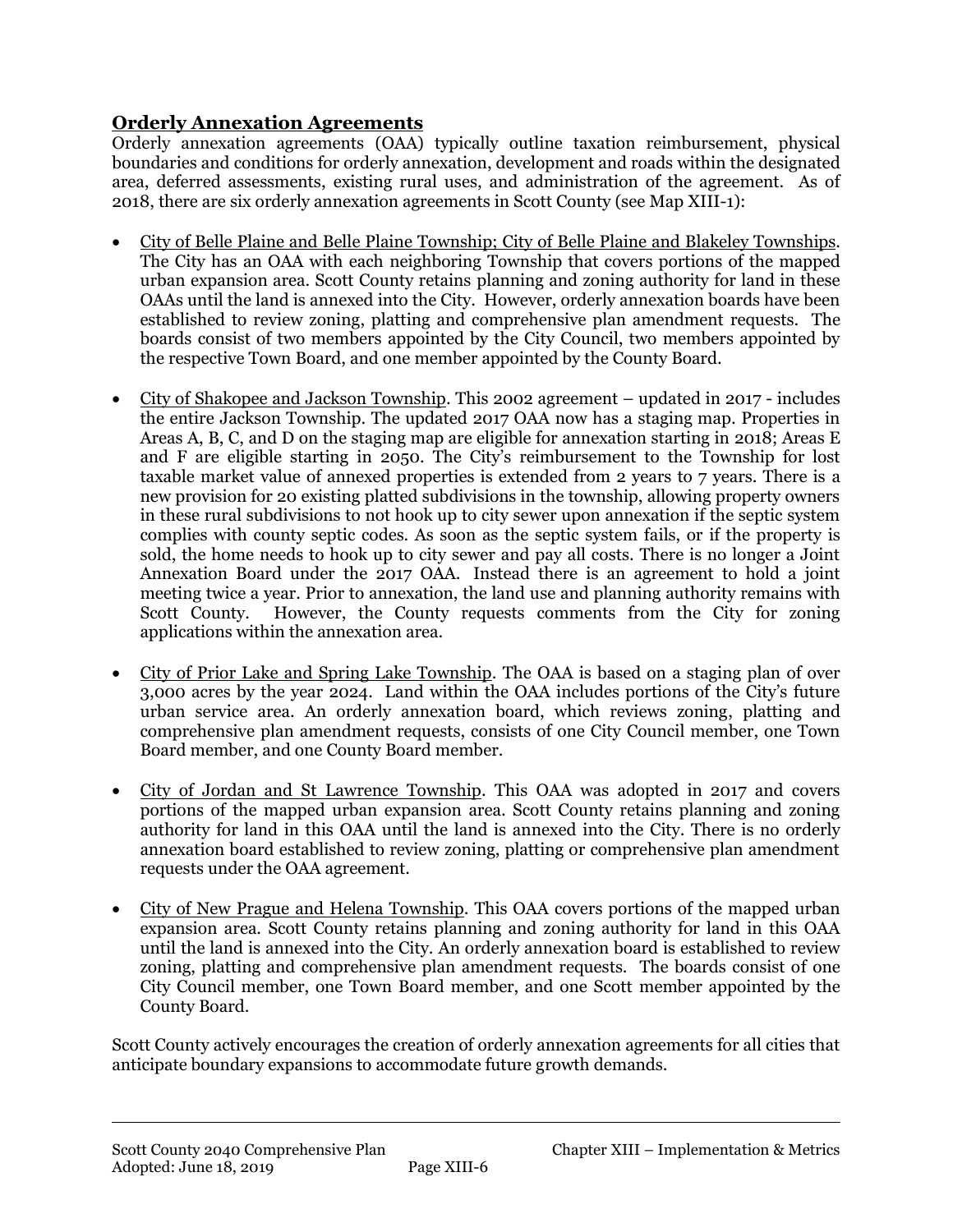**Map XIII-1 Orderly Annexation Areas**

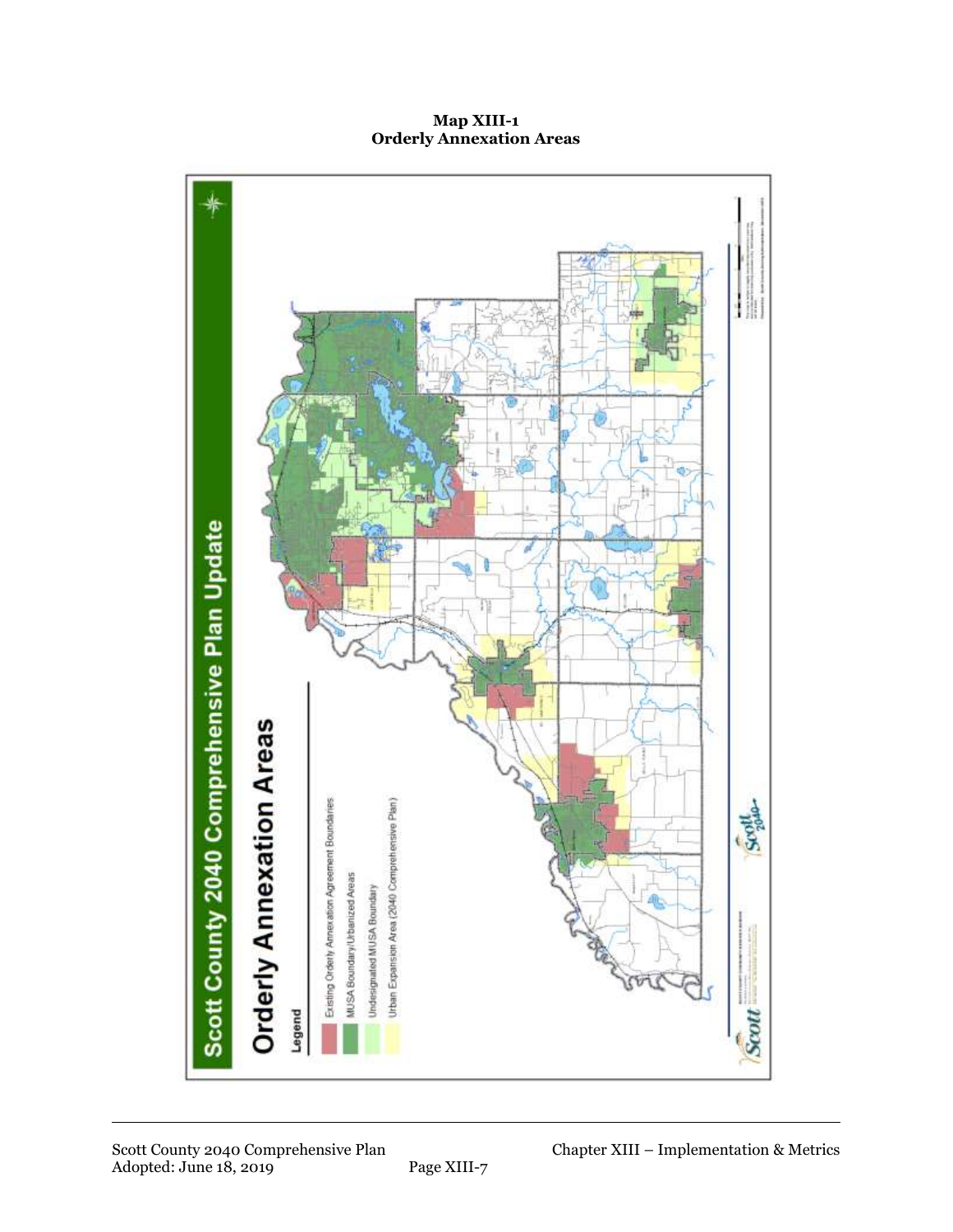# **Implementation Strategies**

This section identifies County tools, processes and strategies to implement the 2040 Plan.

### **A. Plan Amendments**

Comprehensive plans should be durable and not change or be amended too frequently. However, amendments to this 2040 Plan can be initiated by the County or by an individual from time to time. Common reasons for initiating a plan amendment include: changes resulting from neighborhood or small area planning activities; land use changes to allow a proposed development; proposed forecast changes; text changes to revise a policy or land use category; or routine updates to incorporate new information or update a public facilities element. The process to amend this 2040 Plan should follow the procedures set by the Metropolitan Council, including:

- A recommendation from the affected Township and from the Planning Commission
- Adjacent governmental units, special districts, and school districts review
- County Board authorization to submit Plan Amendment to Metropolitan Council.

The Metropolitan Council will review all amendments to this 2040 Plan within 60 days (with a possible extension to 120 days). Certain plan amendments can be reviewed by the Council administratively within 15 days if the amendment meets the following requirements:

- Be within five percent of the Council's forecasts.
- Conform to the regional systems plans and Thrive MSP 2040.
- Be consistent with the Council's housing policies.
- Be compatible with the plans of adjacent jurisdictions.
- If an adjacent jurisdiction is potentially impacted by the amendment, the Council has received documentation that the adjacent jurisdiction has been notified.
- Propose a land use change of less than 80 acres, unless the land use change is for Agricultural Preserves enrollment.
- Propose a land use change that will result in less than 100 housing units.
- Propose a land use change to guide land at no more than one unit per 40 acres to meet the requirements of the Agricultural Preserves Program (Minn. Stat. Ch. 473H)
- Does not have the potential for a cumulative impact.

### **B. Regulatory Controls**

State Statute requires that all of a community's official controls be updated within nine months of adoption of a Comprehensive Plan. As a result, Scott County will be required to update official controls such as zoning and subdivision ordinances, among others. These regulations will be reviewed for consistency with the 2040 Vision, all elements of this Plan, Metropolitan Council's THRIVE MSP 2040, and other metropolitan system plans.

#### **Subdivision**

The Subdivision Ordinance will also need to be reviewed for consistency with this 2040 Plan. Scott County's amended Subdivision Ordinance will reflect the land use goals and policies identified in this Plan and any changes made in the Zoning Ordinance.

#### **Building Code**

The Scott County Building Inspections Department helps ensure building safety and protects community character for the eleven townships by enforcing zoning and building code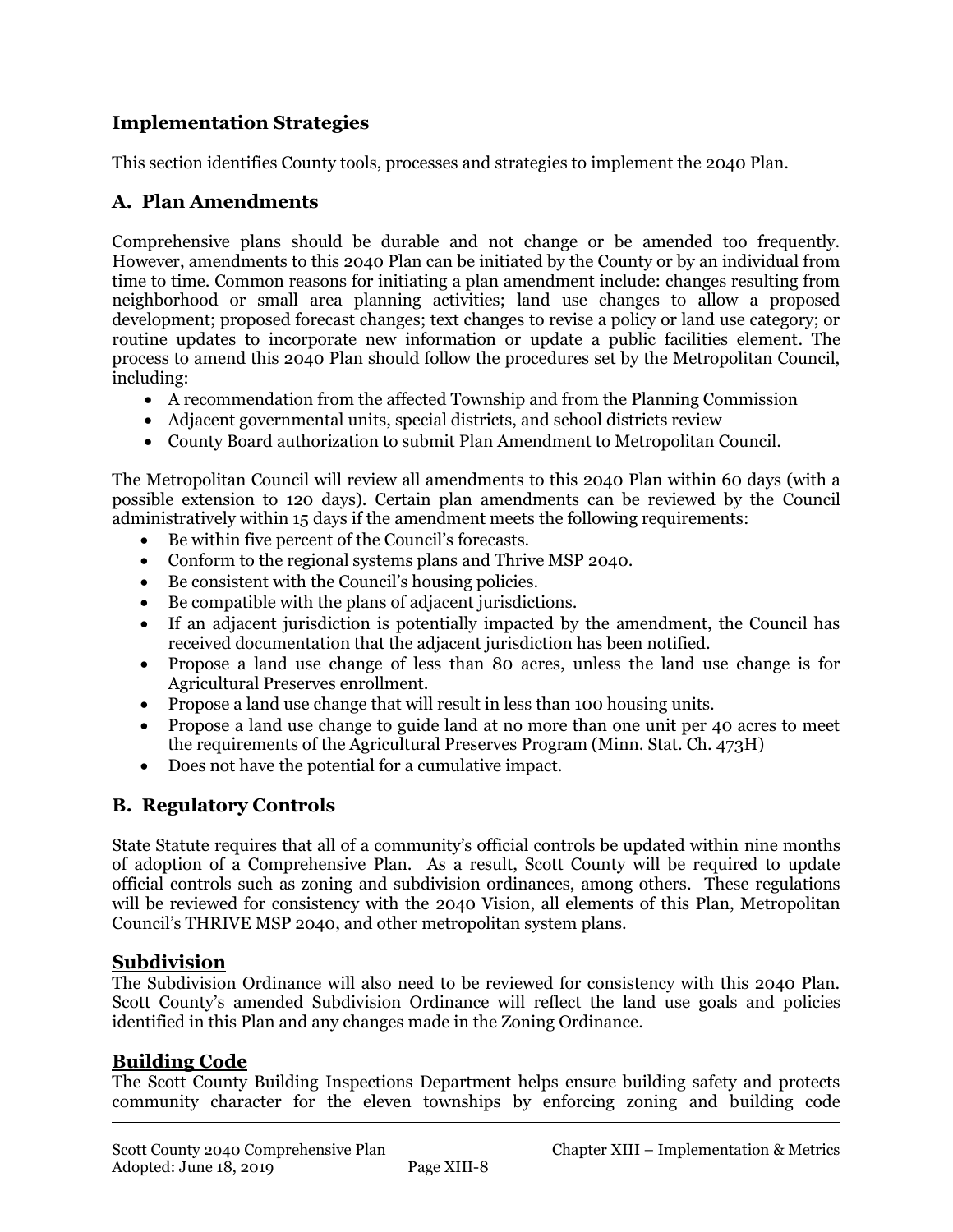regulations in a professional and efficient manner. Building permits are needed to ensure that minimum construction standards (established by the Minnesota State Building Code) are met. These minimum standards provide safeguards for life, limb, health, property, and welfare by regulating design, construction, materials, use, and the type of occupancy of all buildings. A building permit must be obtained any time a building or structure is built, enlarged, altered, repaired, moved, converted, or demolished. Permits ensure that construction in the Scott County townships meet local and state codes.

### **Zoning**

Scott County's amended Zoning Ordinance will reflect the land use goals and policies identified in this 2040 Plan, as well as the recommended uses and densities of the 2040 Planned Land Use map as illustrated in Chapter V. Figures XIII-2 and XIII-3 identify the Zoning Map and corresponding Zoning Districts as adopted following the 2030 Comprehensive Plan Update.

*(Please note, the zoning map and districts may be modified as part of the implementation of the 2040 Comprehensive Plan Update. Please refer to the Scott County Zoning Ordinance for the most up-to-date zoning information.)*



**Source:** Scott County Zoning Administration, 2018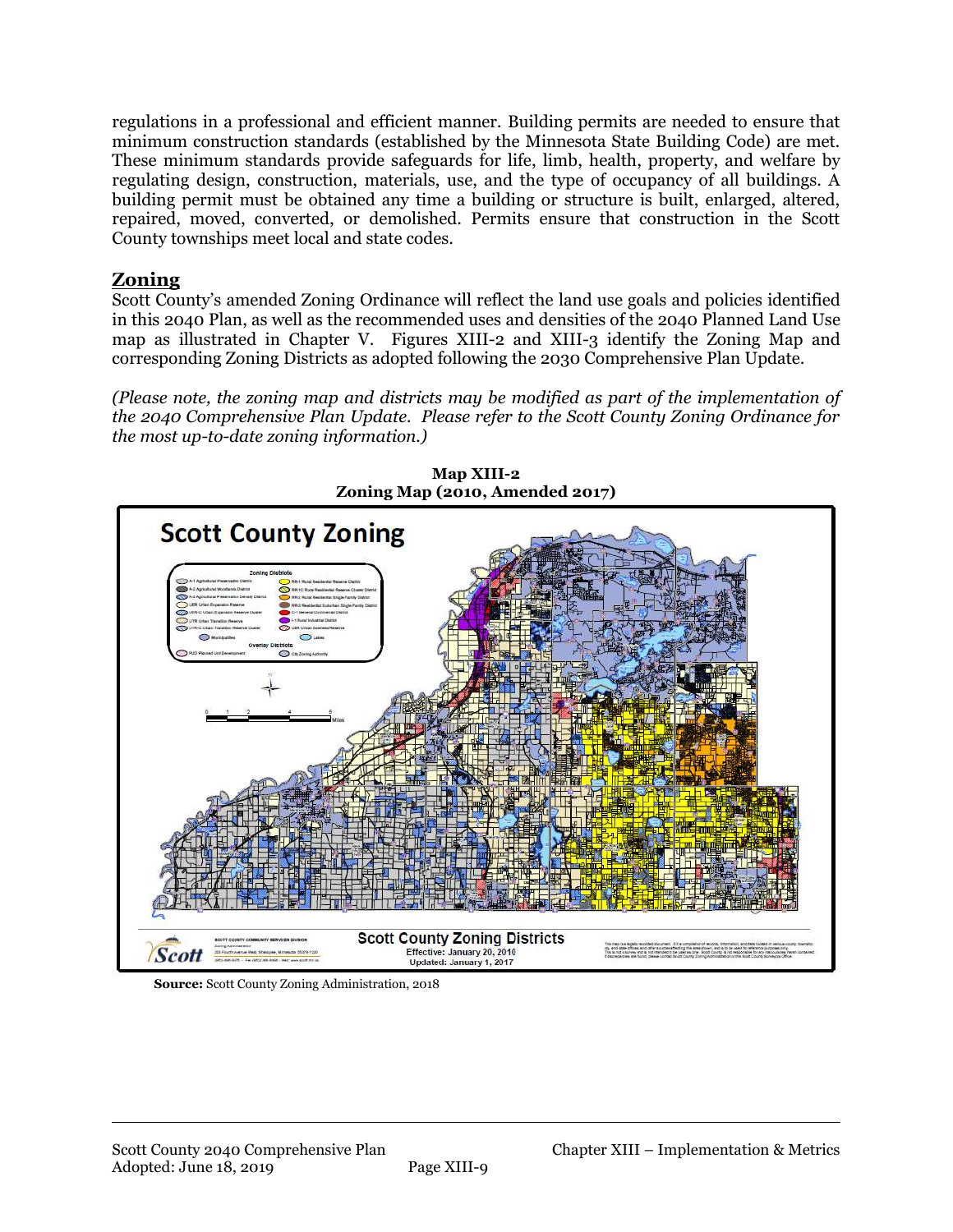| <b>Figure XIII-3</b><br><b>Zoning Districts (2018)</b> |                                            |                                          |                                           |                                                               |
|--------------------------------------------------------|--------------------------------------------|------------------------------------------|-------------------------------------------|---------------------------------------------------------------|
| <b>Zoning District</b>                                 | Corresponding<br>2020 Land Use<br>Category | <b>Typical Uses</b>                      | <b>Density</b>                            | <b>Minimum Lot</b><br><b>Size</b>                             |
| A-1, Agricultural<br>Preservation                      | Agricultural                               | Agriculture,<br>single-family<br>housing | 1 unit per<br>40 acres                    | 40 acres                                                      |
| A-2, Agricultural<br>Woodlands                         | Agricultural                               | Agriculture,<br>single-family<br>housing | 1 unit per<br>10 acres                    | 10 acres                                                      |
| A-3, Agricultural<br><b>Preservation Density</b>       | Agricultural                               | Agriculture,<br>single-family<br>housing | 1 unit per<br>40 acres                    | Ability to locate two<br>septic site and meet<br>all setbacks |
| UER, Urban Expansion<br>Reserve                        | Urban Expansion                            | Agriculture,<br>single-family<br>housing | 1 unit per<br>40 acres                    | 40 acres                                                      |
| UER-C, Urban Expansion<br><b>Reserve Cluster</b>       | Urban Expansion                            | Agriculture,<br>single-family<br>housing | 1 unit per<br>10 acres                    | 1 acre non-hydric soil                                        |
| UBR, Urban Business<br>Reserve                         | Commercial<br>Reserve                      | Agriculture,<br>single-family<br>housing | 1 unit per<br>40 acres                    | 40 acres                                                      |
| C-1, General Commercial                                | Commercial/<br>Industrial                  | Commercial                               | N/A                                       | 5 acres                                                       |
| I-1, Rural Industrial                                  | Commercial/<br>Industrial                  | Heavy/light<br>industrial                | N/A                                       | 2.5 acres                                                     |
| RR-1, Rural Residential<br>Reserve                     | <b>Rural Residential</b>                   | Agriculture,<br>single-family<br>housing | 1 unit per<br>10 acres<br>non-<br>wetland | 10 acres                                                      |
| RR-1C, Rural Residential<br><b>Reserve Cluster</b>     | Rural Residential                          | Agriculture,<br>single-family<br>housing | 1 unit per 8<br>acres                     | 2.5 acres                                                     |
| RR-2, Rural Residential<br>Single Family               | Rural Residential<br>Growth                | Agriculture,<br>single-family<br>housing | 1 unit per<br>2.5 acres<br>non-hydric     | 2.5 acres                                                     |
| RR-3, Residential Suburban<br>Single Family            | Rural Residential                          | Single-family<br>housing                 | N/A                                       | 20,000 square feet                                            |

**Note:** Shoreland and floodplain overlay districts also apply in certain areas.

**Source:** Scott County Zoning Ordinance No. 3, Adopted January 20, 2010, Last Updated January 1, 2017

#### **Private Septic System Regulations**

The Individual/Community Sewage Treatment System Ordinance No. 4 was updated and adopted in 2001. It regulates all private sewage systems in the unincorporated areas and all seven cities. With individual sewage treatment systems (ISTS), maintenance and management is the responsibility of individual property owners. Community sewage treatment systems (CSTS) are managed by the township through a Subordinate Service District. The Individual/Community Sewage Treatment System Ordinance will be reviewed for consistency with the 2040 Plan and continue to be updated, as needed.

#### **Stormwater Management, Erosion Control and Wetlands**

Scott County will review and update – as necessary - Chapter 6 of the Scott County Zoning Ordinance, No. 3, to implement the goals and policies related to storm water management, erosion control and wetlands as identified in Chapter VIII. The County will also review other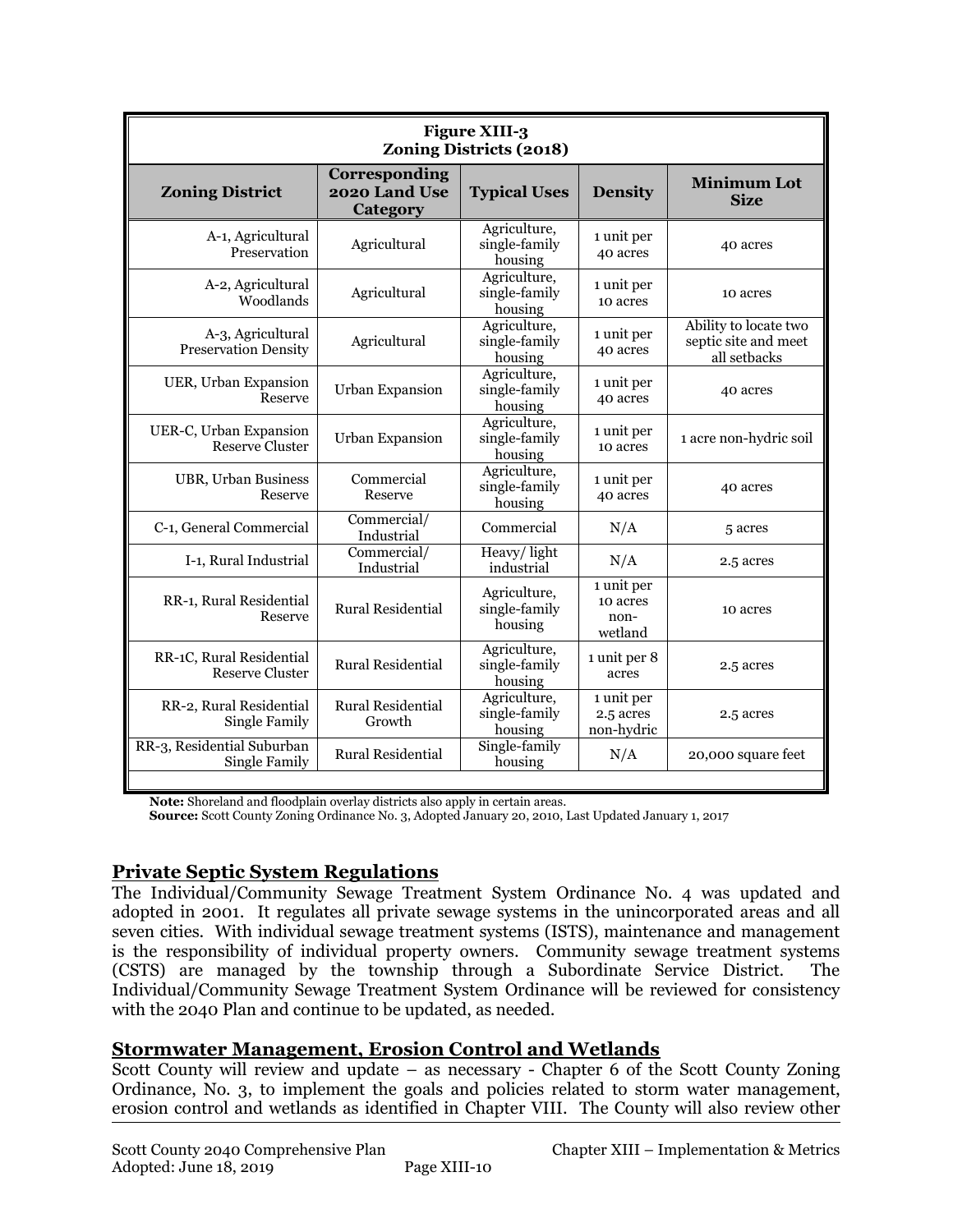planning documents related to water and natural resources for consistency with this Plan and continue to update these plans as needed, including the 2018 *Scott County Water Resources Plan* and the *Scott Watershed Management Organization Comprehensive Water Resource Plan 2019 - 2029*. The County will implement the Natural Area Corridor program throughout the development process to ensure valuable natural resources can be protected and landowners have the best available information when considering development of their property.

### **Comprehensive Code Enforcement Strategy**

Scott County and the eleven townships began a new program for code enforcement in 2007 that allows the townships to be the "first response" to nuisance violations. Through this program, township officials are given the opportunity to address and respond to nuisance complaints with their residents. Township officials make initial contact with the violator and provide options to remedy the situation. If the problem persists, the township may forward the issue to County staff for assistance and possible legal action. This new strategy will be reviewed periodically to ensure the program works effectively.

# **C. Fiscal Analysis**

Residential and commercial development has a significant impact on a community's finances, public investments, and property tax rates. Over the past decade, there have been two notable studies on the fiscal impacts of growth that included Scott County and its fastest-growing city (Shakopee) as case studies. Below is a summary of key findings from these two studies.

In October 2001, the Metropolitan Council published a study titled *The Fiscal Impacts of Growth on Cities*. The study examined the costs of serving new development or redevelopment and the revenues they generate to calculate a net fiscal benefit. These net fiscal benefits were compared under two scenarios. One assumed growth would occur in a spread-out pattern (reflecting current trends). The other projected a more compact pattern that reflected a higher density, more intensive development pattern. The study took a case-study approach, looking at eight communities around the Twin Cities metropolitan area at different stages of development: two outlying suburbs with a considerable amount of vacant land (Shakopee and Cottage Grove); two maturing suburbs (Coon Rapids and Apple Valley); two fully-developed, first-ring suburbs (Roseville and Richfield); and the regions two central cities (Minneapolis and St. Paul). Although each community is unique, many common themes emerged from the study, including:

- Residential Densities: Compact housing development produces more net revenue per acre than spread-out housing development. Compact development is less costly to provide with municipal infrastructure such as streets, sewer and water lines. Infrastructure costs ranged from \$10,000 to \$12,000 per unit for residential development with 2.5 acre lots (i.e., estate lots) to \$4,000 to \$5,000 for residential development with eight to nine units per acre (i.e., townhome lots).
- Retail Development: Retail activity does not generally provide strong fiscal benefits, but it is nonetheless important for a balanced community. Because of its higher valuation, retail space produces proportionately more property-tax revenue than other types of land uses, but there are also higher costs associated with retail. More customer traffic generally requires more public safety services and transportation investments.
- Industrial and Office Development: Property evaluations and service costs for industrial and office space vary significantly, but generally the fiscal impacts are positive to neutral. In some cases, the net revenue produced by these land uses (per 1,000 square feet of space) is comparable to that produced by some types of residential units.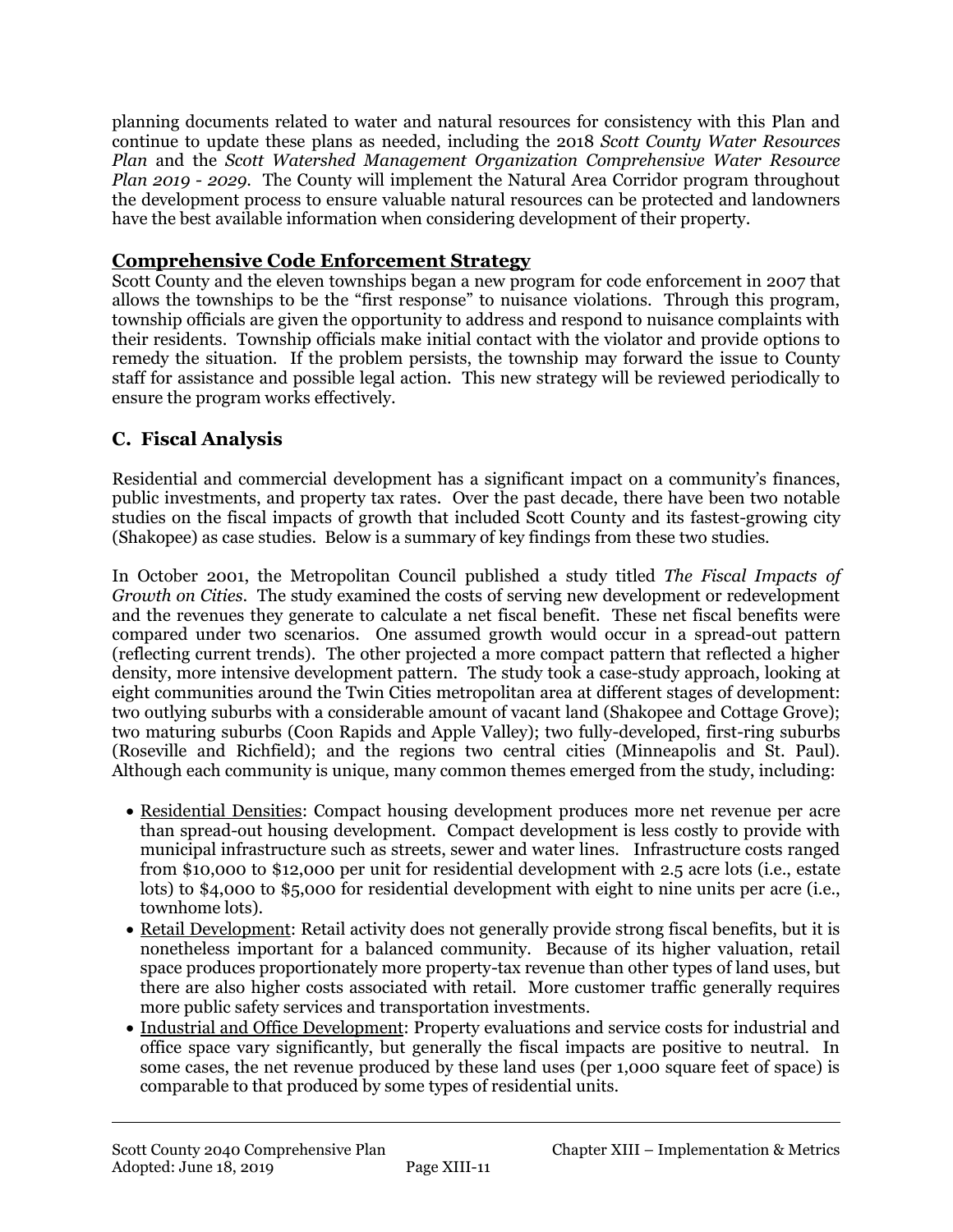In September 1999, the Minnesota Department of Agriculture published a report titled *Cost of Public Service Study*. The study examined the fiscal impact of new residential development on a selected group of rural Minnesota counties—including Scott County. The key finding from this report found that new residential development tends to be more fiscally advantageous to local governments when it occurs within or adjacent to established urbanized areas than when it occurs in outlying undeveloped rural areas. Here is a list of other key findings:

- Agricultural Land Use: Agriculture is an important factor in the fiscal health of most rural counties, townships, and school districts, because it contributes more in taxes than it requires in services. New residential development can have a negative fiscal impact on townships that lose a major part of their agricultural tax base and must also provide higher levels of service.
- Road Maintenance**:** When townships reach a certain population level, per capita road costs increase. In 1995, road costs for all townships in the five subject counties averaged \$47 per capita. But in townships with more than 3,500 residents, road costs averaged \$70 per capita.

The County's 2040 Vision includes a desired future statement: "*We have taken steps to manage growth in a positive way, to act fiscally responsible and with deliberation when making decisions that affect our high quality of life and that of our children's children.*" The 2040 Vision also defines a strategic challenge: "*Securing financial resources to carry out the Vision.*" With these general themes and findings in mind, this 2040 Plan recommends a Cost of Services Study for the County's three broad land use categories guided in the 2040 Comprehensive Plan: *Agricultural Preservation* (1/40 density), *Rural Residential* (1/2.5 density), and *Rural Commercial/Industrial* (see Chapter V for more details).

# **D. Capital Improvement Planning**

Scott County Board of Commissioners annually reviews and updates a 15-year Capital Improvement Plan. This provides for the financing of capital projects, planning and design, development of new facilities, rehabilitation or restoration of existing facilities, acquisition of land, and the replacement of motor vehicles and major equipment. Major components of the plan include planning and funding methods for capital expenditures, transportation improvements, park and trail acquisition and development, and long range facilities planning of County owned and maintained facilities. The Capital Improvement Plan will be reviewed annually for consistency with the 2040 Plan. To view the County's CIP document, go to: <https://www.scottcountymn.gov/875/Delivering-What-Matters>

# **E. Ongoing Public Participation Programs**

Completion of this 2040 Plan does not mean the end of public participation on important strategies and recommendations advanced in the preceding chapters. This Plan recommends a model for accomplishing on-going public input on strategic challenges facing Scott County. There are a number of examples in which Scott County currently, and will continue to, include the public in the decision-making process. Three examples of public participation that could advance 2040 Plan recommendations are described in further detail in the following subsections. Other examples of public participation efforts include:

- 
- Focus groups Citizen advisory commissions and committees
- Vision Advisory Committee Open houses and workshops
- 

# **Authentic Community Engagement**

More and more communities, non-profits and institutions are practicing a new form of community engagement that is an intentional process of empowering participants – often those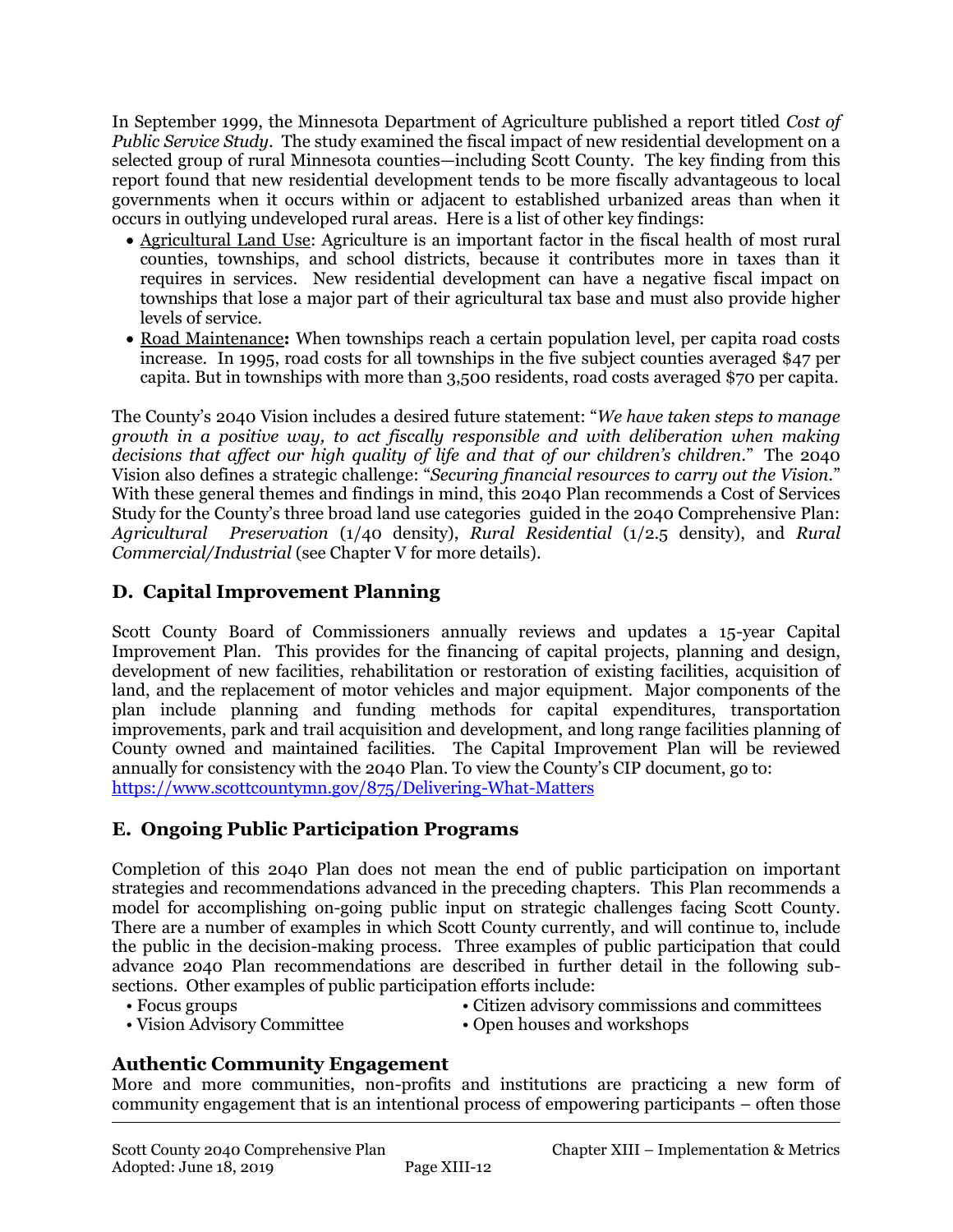who do not typically participate in community planning - to *authentically* engage in and contribute to the planning and implementation of solutions within their own communities. "Authentic" is the key word. Engaging communities means more than informing the public; it requires having ongoing, two-way dialogue. Community engagement requires a level of uncertainty, risk, and an openness to divergent ideas that can make many nervous. SCALE's Live, Learn, Earn collective impact effort introduced authentic community engagement in the winter of 2018. This approach is focused on food, and brining diverse participants together around dinner to build social equity. This approach could become a model for additional engagement around topics advanced in this 2040 Plan, particularly in the areas of active living, housing, transportation, workforce development, and educational preparedness.

### **Citizen Surveys**

The County contracts with the National Research Center (NRC) to conduct a survey of randomly selected residents. This survey asks a variety of the same questions every two to three years that gauge resident attitudes on quality of life issues, critical problems facing the county, and evaluation of county government services and fiscal management. These survey results are the best method to track some of the key metric's established in this 2040 Plan. Citizen surveys will continue to be an important public participation tool to ensure goals, polices and recommendations advanced in this plan match resident desires.

### **Design Charrettes**

A charrette is an intensive planning session where citizens, designers and others collaborate on a vision for development. It provides a forum for ideas and offers the unique advantage of giving immediate feedback to the designers. More importantly, it allows everyone who participates to be a mutual author of the plan. The charrette is typically located near the project site. Through brainstorming and design activity, many goals are accomplished. First, everyone who has a stake in the project develops a vested interest in the ultimate vision. Second, the design team works together to produce a set of finished documents that address all aspects of design. Third, since the input is gathered at one event, it is possible to avoid the prolonged discussions that typically delay conventional planning projects. This 2040 Plan recommends this approach to delve deeper into site specific code requirements to the Hamlets as described in Chapter V.

### **IMPLEMENTATION TIMETABLE**

Figure XIII-4 provides a summarized list of the key actions or recommendations that the County should undertake to implement this 2040 Plan. Often, such actions will require substantial cooperation with others, including local governments and property owners. Other local and county government priorities may affect the completion of these key actions in the time frames presented.

The list of key recommendations is divided into eight categories–loosely based on the different components of the 2040 Plan. Recommendations that cross category lines are only listed once. Each category includes three different columns of information, as follows:

- *Key Recommendation:* The first column lists the actual steps, strategies, and actions recommended to implement key aspects of this Plan. The recommendations mainly suggest County actions, recognizing that many of these actions may not occur without subsequent decisions by the County Board, public input, and/or intergovernmental cooperation.
- *Implementation Time Frame:* The second column provides a suggested time frame for the completion of each key recommendation. The suggested time frame reflects the priority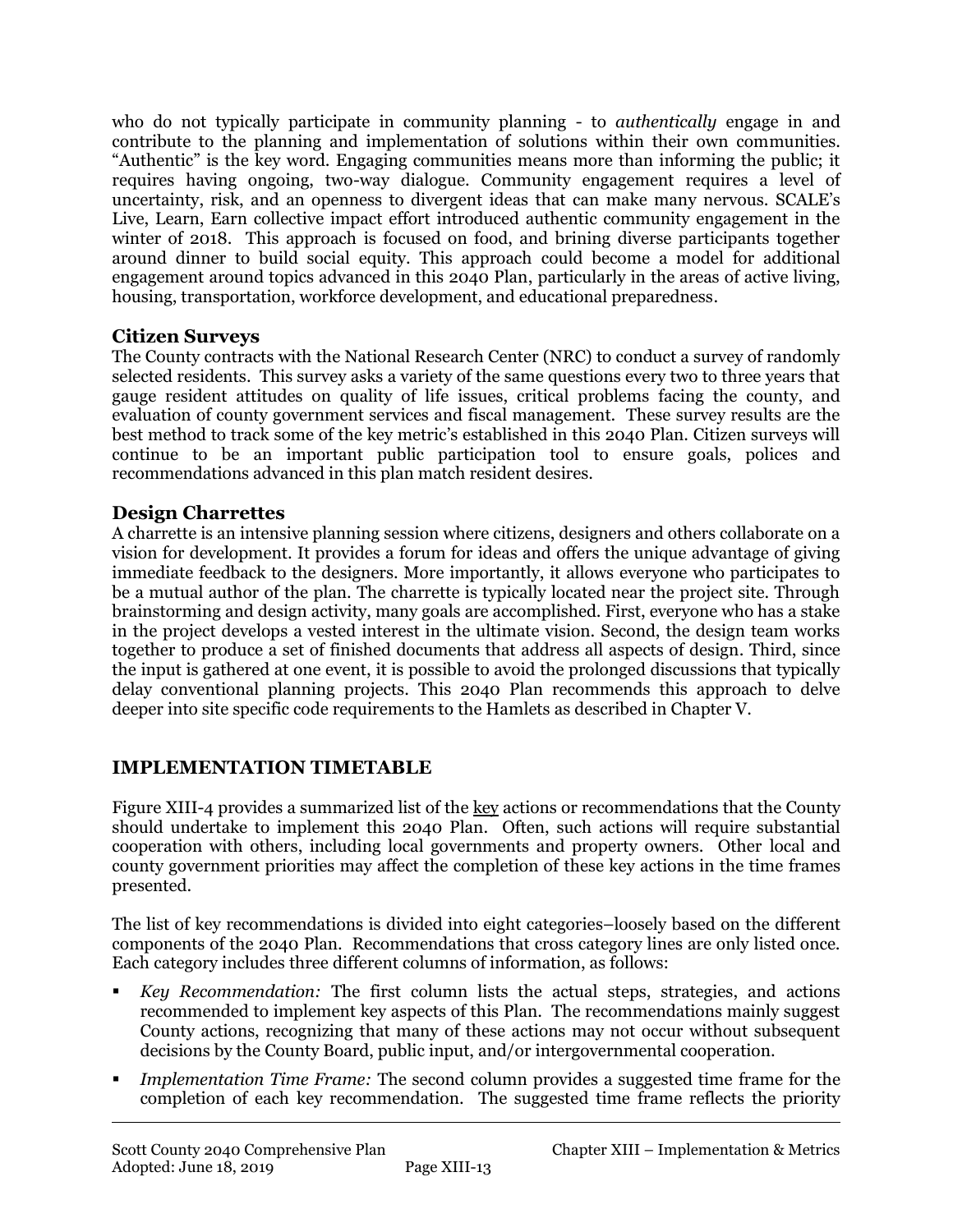attached to the recommendation, budgetary constraints, and workload issues. The County may in the future adjust these time frames.

 *Responsible Parties:* The third column suggests the position, department, committee or unit of government(s) that will likely assume primary responsibility for completion of the related recommendation.

| <b>Figure XIII-4</b><br>2040 Comprehensive Plan<br><b>Implementation Recommendations</b>                                                                                                                                                                                                                            |                                     |                                                                  |  |
|---------------------------------------------------------------------------------------------------------------------------------------------------------------------------------------------------------------------------------------------------------------------------------------------------------------------|-------------------------------------|------------------------------------------------------------------|--|
| <b>Key Recommendation</b>                                                                                                                                                                                                                                                                                           | Implementation<br><b>Time Frame</b> | <b>Responsible Parties</b>                                       |  |
| Vision/Strategic Challenges/Growth Management                                                                                                                                                                                                                                                                       |                                     |                                                                  |  |
| Work with townships of Jackson, Spring Lake, St. Lawrence, Sand<br>Creek, Helena, Blakeley and Belle Plaine and cities of Shakopee, Prior<br>Lake, Jordan, New Prague, and Belle Plaine to monitor and update<br>orderly annexation agreements (OAAs) that effectively stage future<br>urban growth and development | Ongoing                             | County and City<br><b>Planning Departments;</b><br>Townships     |  |
| Review the boundaries for the mapped Urban Expansion and<br>Transition Areas and adjust if new conditions warrant modification                                                                                                                                                                                      | 2026-2028                           | <b>Planning Department;</b><br>Planning Commission;<br>Townships |  |
| Evaluate land supply in the mapped Rural Growth Area to assess the<br>overall staging of rural development                                                                                                                                                                                                          | 2026-2028                           | <b>Planning Department;</b><br><b>Planning Commission</b>        |  |
| Update this plan for consistency with the Metropolitan Council's<br>system statements and conformity to the regional growth framework                                                                                                                                                                               | 2026-2028                           | <b>Planning Department;</b><br>Planning Commission;<br>Townships |  |
| Update capital improvement programs consistent with the County's<br>mission, vision, values, and system plans                                                                                                                                                                                                       | Annually                            | <b>Scott County Divisions</b><br>and Business Units              |  |
| Undertake a Cost of Services Study to evaluate the fiscal impact of<br>three broad rural land use categories in the 2040 planned land use<br>map: agricultural preservation, rural residential, and rural<br>commercial/industrial                                                                                  | $2019 - 2021$                       | <b>Scott County Planning</b><br>Department                       |  |
| Reconvene the 2030 and 2040 Vision Advisory Committee to assess,<br>evaluate and update the County's 2050 Vision and Strategic<br>Challenges                                                                                                                                                                        | 2026-2028                           | Planning Department;<br>Vision Advisory<br>Committee             |  |
| <b>Land Use/Zoning</b>                                                                                                                                                                                                                                                                                              |                                     |                                                                  |  |
| Adopt new Heavy Industrial, Hamlet Mixed Use, Rural Business<br>Reserve, and Closed Landfill zoning districts and incorporate into the<br><b>County Zoning Ordinance</b>                                                                                                                                            | 2019 - 2020                         | <b>Planning Department;</b><br><b>Planning Commission</b>        |  |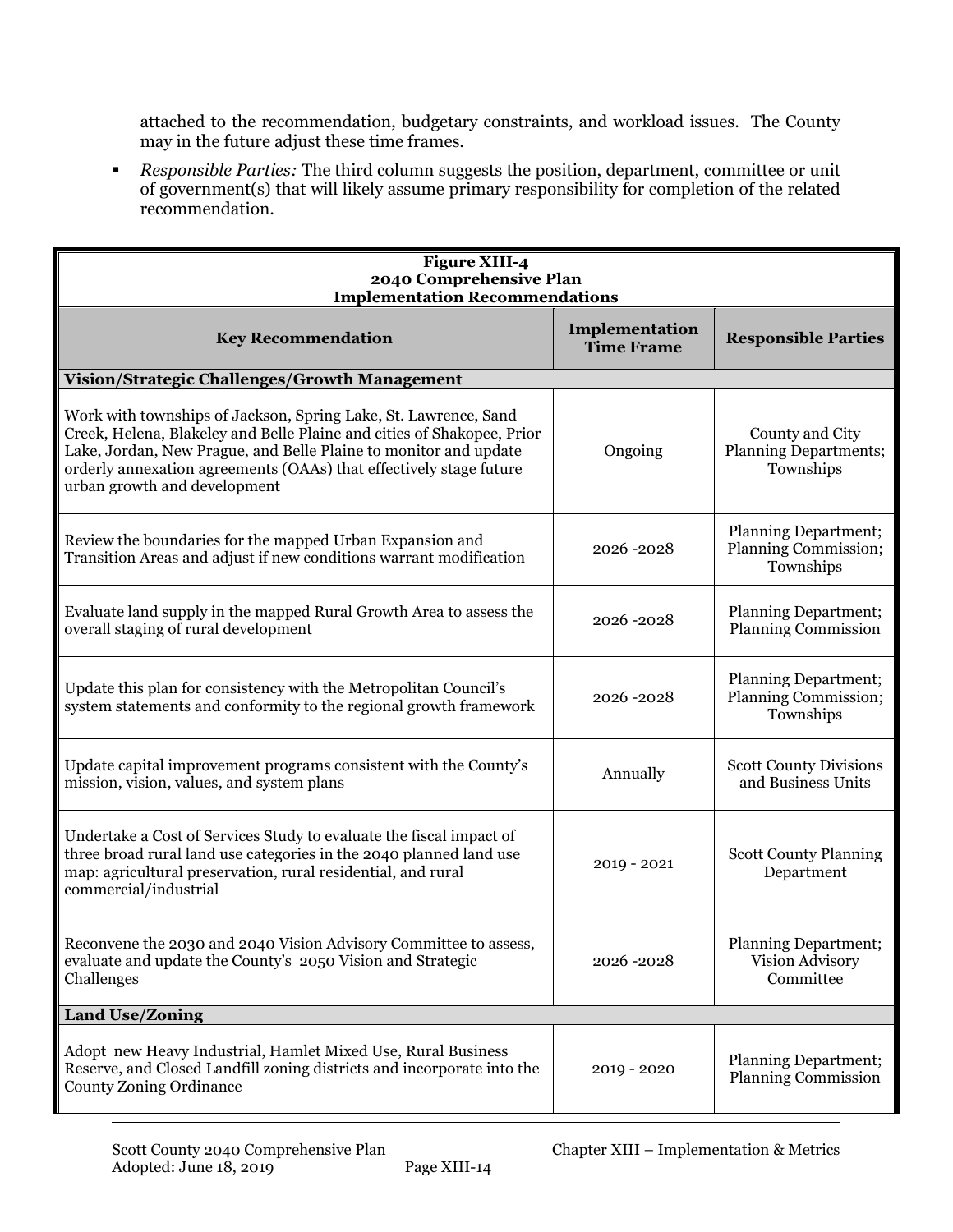| <b>Figure XIII-4</b><br>2040 Comprehensive Plan<br><b>Implementation Recommendations</b>                                                                |                                     |                                                                                  |  |
|---------------------------------------------------------------------------------------------------------------------------------------------------------|-------------------------------------|----------------------------------------------------------------------------------|--|
| <b>Key Recommendation</b>                                                                                                                               | Implementation<br><b>Time Frame</b> | <b>Responsible Parties</b>                                                       |  |
| Update and incorporate new Public Value Incentives (turn- and by-<br>pass lanes) into the County Zoning Ordinance                                       | $2019 - 2020$                       | Planning Department;<br><b>Planning Commission</b>                               |  |
| Undertake a comprehensive study to review, assess and recommend<br>updates to amount, level and structure of existing development fees                  | $2019 - 2021$                       | Planning Department;<br><b>Planning Commission</b>                               |  |
| Periodically review and update, as necessary, the Rural Residential<br>Service Area Detailed Area Plan (DAP)                                            | 2019 - 2028                         | Community<br>Development; Spring<br>Lake, Cedar Lake and<br>New Market Townships |  |
| Transfer planning and zoning authority, historic files and permit<br>records to Credit River Township                                                   | 2019 - 2021                         | Planning Department;<br>Credit River Township                                    |  |
| Prepare a study or design charrette in rural hamlets to identify any<br>redevelopment or expansion opportunities for existing hamlets                   | 2019 - 2021                         | Planning Department;<br>Townships                                                |  |
| Work with cities and townships to prepare master plans or detailed<br>studies for portions of mapped Urban Expansion Areas                              | Ongoing                             | Planning Department;<br>Cities; Townships                                        |  |
| Encourage townships guided for long-term agricultural use to adopt<br>Right-to-Farm ordinances based on state regulations.                              | Ongoing                             | <b>Planning Department</b>                                                       |  |
| <b>Transportation</b>                                                                                                                                   |                                     |                                                                                  |  |
| Work with city and township staff and officials to implement the Scott<br>County Minimum Access Spacing Guidelines                                      | Ongoing                             | <b>Highway Department;</b><br>Cities, Townships                                  |  |
| Continue to attend local development review meeting to ensure safe<br>access to and efficient mobility along County Roadways                            | Ongoing                             | Highway Department,<br>Cities, Townships                                         |  |
| Support the funding of regional projects that benefit traffic flow for<br>County residents, even when the project is located outside of Scott<br>County | Ongoing                             | Highway Department;<br><b>SCALE</b>                                              |  |
| Update Transportation Improvement Program (TIP) consistent with<br>plan recommendations                                                                 | Annually                            | <b>Highway Department</b>                                                        |  |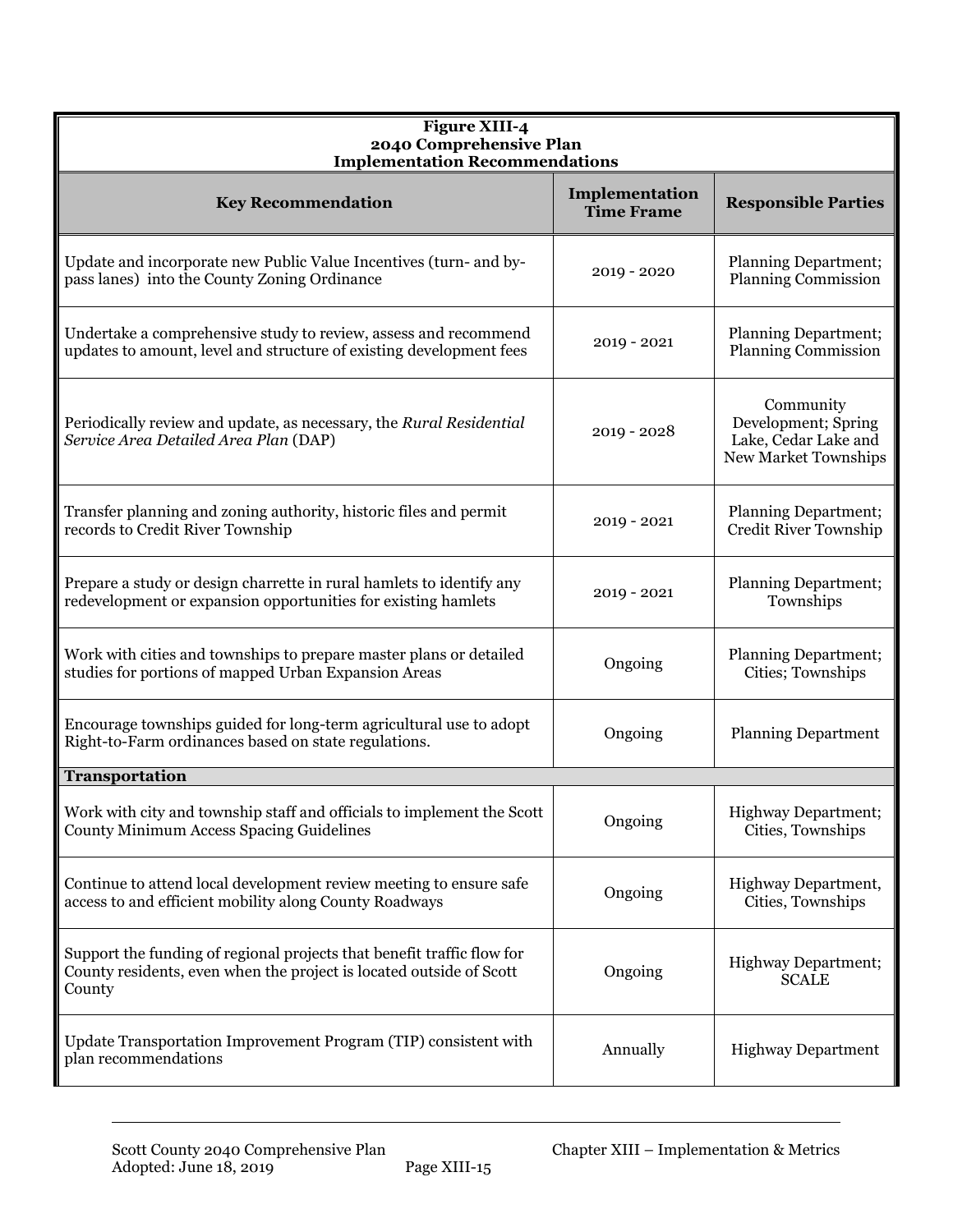| <b>Figure XIII-4</b><br>2040 Comprehensive Plan<br><b>Implementation Recommendations</b>                                                                                                                                                                                                                                                     |                                     |                                                      |  |
|----------------------------------------------------------------------------------------------------------------------------------------------------------------------------------------------------------------------------------------------------------------------------------------------------------------------------------------------|-------------------------------------|------------------------------------------------------|--|
| <b>Key Recommendation</b>                                                                                                                                                                                                                                                                                                                    | Implementation<br><b>Time Frame</b> | <b>Responsible Parties</b>                           |  |
| Complete future roadway study needs as identified in the<br><b>Transportation Plan</b>                                                                                                                                                                                                                                                       | Ongoing                             | <b>Highway Department</b>                            |  |
| <b>Parks &amp; Trails</b>                                                                                                                                                                                                                                                                                                                    |                                     |                                                      |  |
| Build awareness of the County's regional park and trail system by:<br>implementing a kiosk and wayfinding signage along the Scott West<br>Regional Trail; enhancing the use of social media and newly emerging<br>communication methods and technology; and improving the use of<br>traditional communications and media.                    | Ongoing                             | Parks and Trails<br>Department                       |  |
| Increase use of the County's regional park and trail system by groups<br>currently under-represented. Develop relationships with groups and<br>leaders representative of these groups, engage in outreach in new<br>ways and with different audiences, adapt efforts based on what is<br>learned from these efforts, and track demographics. | Ongoing                             | Parks and Trails<br>Department                       |  |
| Support improvement of trail connectivity and opportunities for<br>Active Living by completing regional trail master plans and proposing<br>a new regional trail search corridor connecting New Prague to Cedar<br>Lake Farm.                                                                                                                | Ongoing                             | Parks and Trails<br>Department                       |  |
| Develop lakefront area of Spring Lake Regional Park                                                                                                                                                                                                                                                                                          | 2019-2023                           | Parks and Trails<br>Department                       |  |
| Introduce public use at Doyle-Kennefick Regional Park including<br>hiking trails and support infrastructure and accessible trail option,<br>with scope to be evaluated closer to project timing.                                                                                                                                             | 2025-2028                           | Parks and Trails<br>Department                       |  |
| <b>Natural, Water &amp; Agricultural Resources</b>                                                                                                                                                                                                                                                                                           |                                     |                                                      |  |
| Implement the Scott Watershed Management Organization<br>Comprehensive Water Resources Plan                                                                                                                                                                                                                                                  | 2019 - 2026                         | <b>Natural Resources</b><br>Department               |  |
| Continue educational programs provided through Scott SWCD,<br>NRCS, UM Extension, and other agencies that publicize and promote<br>land stewardship                                                                                                                                                                                          | Ongoing                             | <b>Natural Resources</b><br>Department               |  |
| Evaluate possible tools and tactics to implement the Natural Area<br>Corridors goals and policies                                                                                                                                                                                                                                            | 2018-2023                           | Natural Resources and<br><b>Planning Departments</b> |  |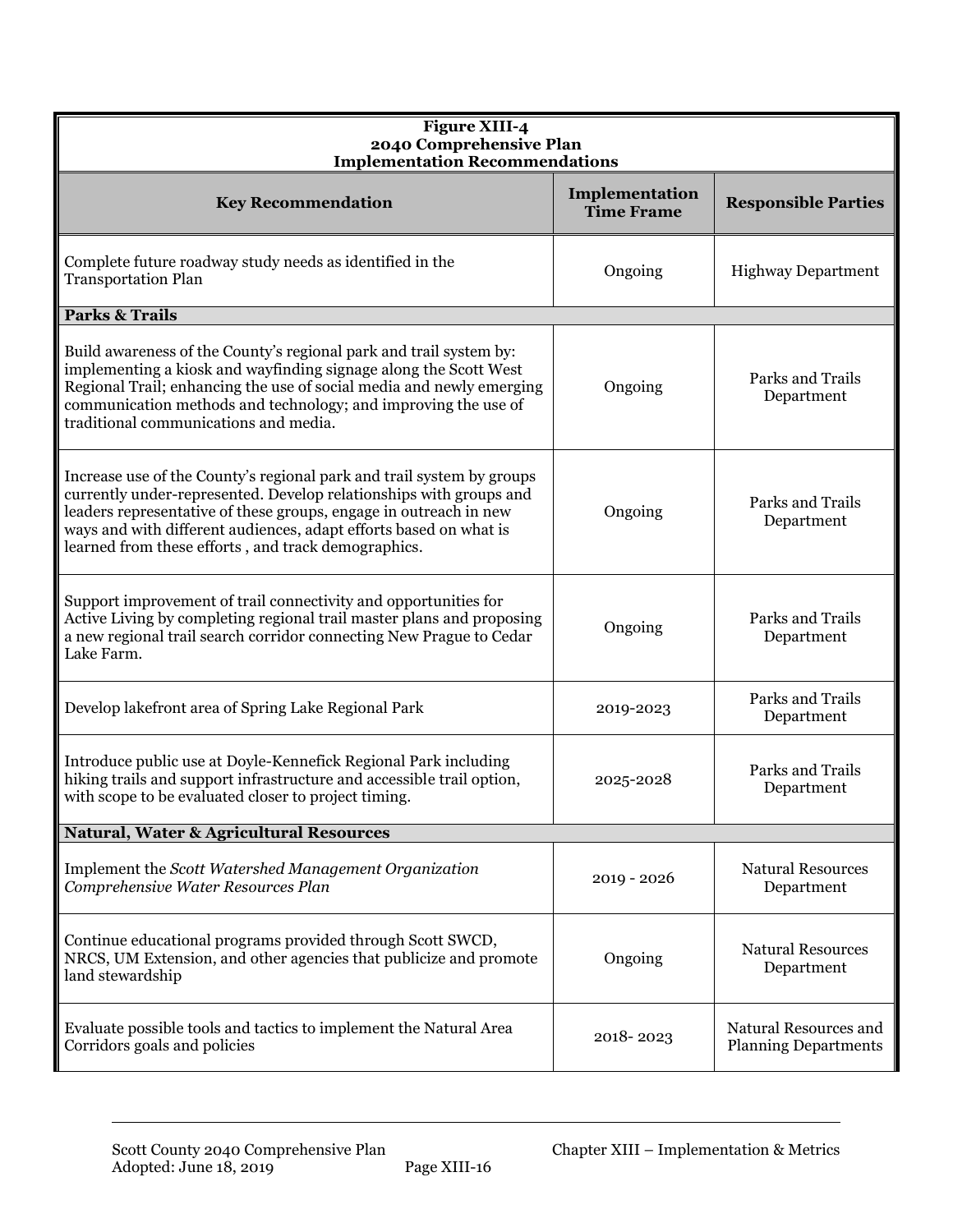| <b>Figure XIII-4</b><br>2040 Comprehensive Plan<br><b>Implementation Recommendations</b>                                                                                                  |                                     |                                                                                  |  |
|-------------------------------------------------------------------------------------------------------------------------------------------------------------------------------------------|-------------------------------------|----------------------------------------------------------------------------------|--|
| <b>Key Recommendation</b>                                                                                                                                                                 | Implementation<br><b>Time Frame</b> | <b>Responsible Parties</b>                                                       |  |
| Continue to evaluate the effectiveness of farmland preservation tools<br>and tactics                                                                                                      | Ongoing                             | <b>Planning Department</b>                                                       |  |
| <b>Utilities &amp; Local Government Facilities</b>                                                                                                                                        |                                     |                                                                                  |  |
| Explore new options in permitting, managing and operating CSTS<br>systems in light of evolving MPCA rules and new technology                                                              | 2019 - 2028                         | <b>Environmental Health</b><br>Department                                        |  |
| Work with the Met Council to maintain a viable site for future (post<br>2040) regional wastewater treatment plant                                                                         | Ongoing                             | <b>Planning Department</b>                                                       |  |
| Construct a new County building on the Shakopee campus to<br>consolidate county services and employees                                                                                    | $2019 - 2021$                       | <b>County Facilities</b><br>Department                                           |  |
| Research and evaluate the trends in household hazardous waste<br>collection and identify future demands and needs for the County's<br>HHW facility and service                            | $2019 - 2021$                       | <b>Environmental Health</b><br>Department                                        |  |
| Work with cities and townships to develop standards for interim<br>development uses to allow future conversion to sewered development<br>when urban services become available             | Ongoing                             | Planning and<br><b>Environmental Health</b><br>Departments;<br>Townships; Cities |  |
| Incorporate sustainable principles and energy conservation practices<br>in the operation of Scott County facilities and services                                                          | Ongoing                             | Administration;<br>Facilities                                                    |  |
| <b>Housing</b>                                                                                                                                                                            |                                     |                                                                                  |  |
| Partner with the Scott County Community Development Agency<br>(CDA) and SCALE members to complete long-range housing needs<br>assessments and studies                                     | Every 5 years                       | <b>Planning Department;</b><br><b>Scott CDA</b>                                  |  |
| Evaluate and modify, if necessary, county zoning regulations that<br>limit options for single level, low-maintenance townhomes, rental<br>housing, and caretaker units in the rural areas | 2019-2020                           | <b>Planning Department</b>                                                       |  |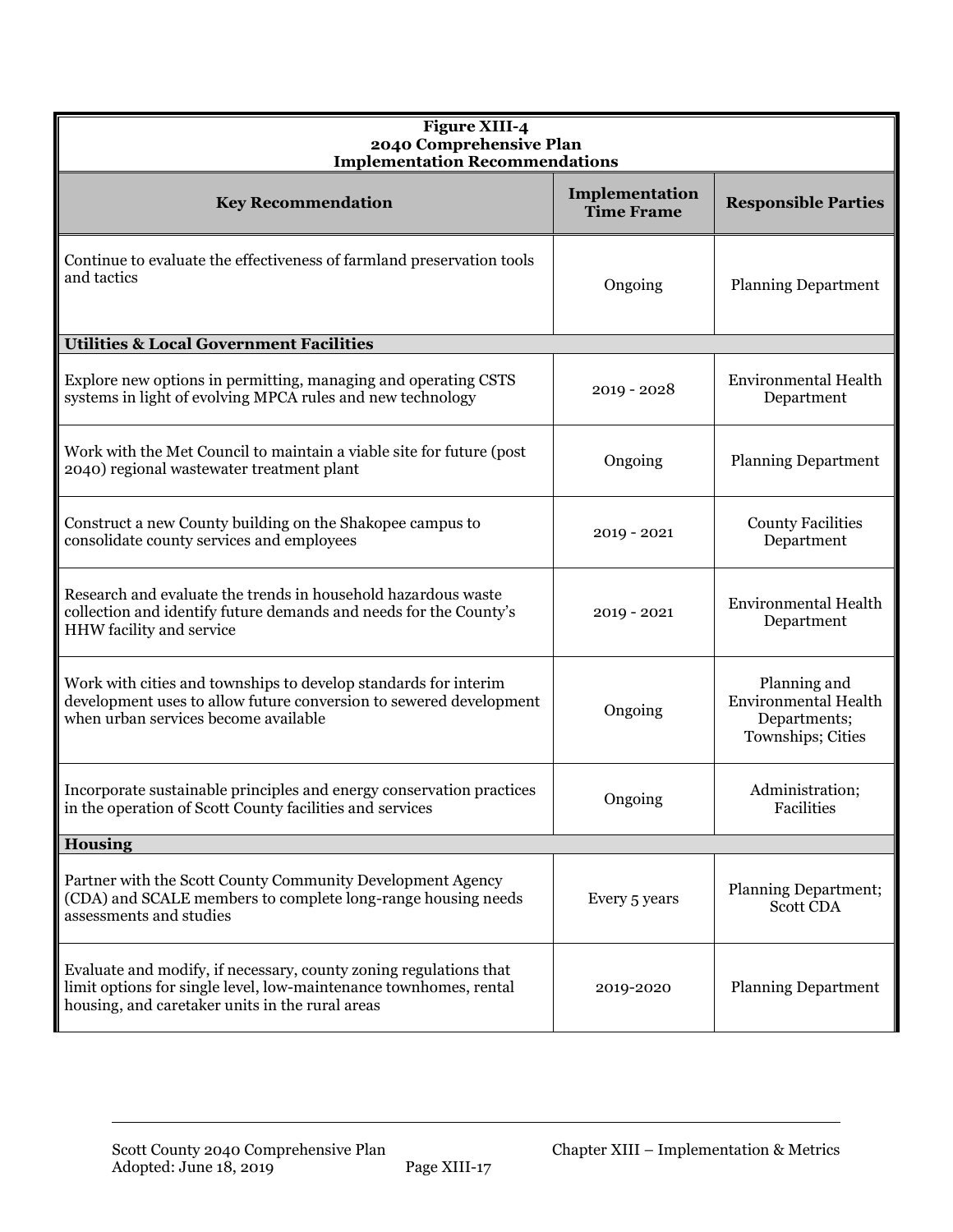| <b>Figure XIII-4</b><br>2040 Comprehensive Plan<br><b>Implementation Recommendations</b>                                                                                                     |                                     |                                                     |  |
|----------------------------------------------------------------------------------------------------------------------------------------------------------------------------------------------|-------------------------------------|-----------------------------------------------------|--|
| <b>Key Recommendation</b>                                                                                                                                                                    | Implementation<br><b>Time Frame</b> | <b>Responsible Parties</b>                          |  |
| Research housing issues such as identifying barriers to affordable and<br>emergency housing; creating a community land trust, and evaluating<br>landlord assistance programs                 | 2019 - 2023                         | <b>SCALE, Scott CDA</b>                             |  |
| Improve the customer service experience and workflow of the County<br>building permitting process serving the townships                                                                      | $2019 - 2023$                       | <b>Building Department</b>                          |  |
| <b>Safe, Healthy and Livable Communities</b>                                                                                                                                                 |                                     |                                                     |  |
| Increase the capacity of the County to respond to public health<br>nuisances                                                                                                                 | Ongoing                             | <b>Public Health</b>                                |  |
| Research the feasibility of creating a food forest or edible landscape in<br><b>Scott County</b>                                                                                             | $2019 - 2023$                       | Public Health, SHIP                                 |  |
| Increase the capacity of residents to assist in a public health<br>emergency response through the use of trained Medical Reserve Corp<br>unit                                                | Ongoing                             | Public Health; Sheriff's<br>Department              |  |
| Research technical and operational requirements to operating a<br>"24/7" open library facility                                                                                               | $2019 - 2023$                       | Library Administration                              |  |
| Research data gaps and methodologies to track progress in early child<br>learning in Scott County schools                                                                                    | $2019 - 2023$                       | SCALE, Library<br>Administration                    |  |
| <b>Economic Competitiveness</b>                                                                                                                                                              |                                     |                                                     |  |
| Partner with the Scott County Community Development Agency<br>(CDA), and SCALE members to complete long-range commercial and<br>industrial supply and absorption analyses and studies        | Every 5 years                       | Planning Department;<br><b>Scott CDA</b>            |  |
| Create a new Heavy Industrial, Hamlet Mixed Use, and Rural<br>Business Reserve zoning districts that are intended to accommodate<br>commercial and industrial development in the rural areas | $2019 - 2021$                       | Planning Department;<br>Townships                   |  |
| Partner with local chamber of commerce and area tourism<br>organizations to market and promote economic development in Scott<br>County                                                       | Ongoing                             | Community<br>Development Division;<br>Cities; SCALE |  |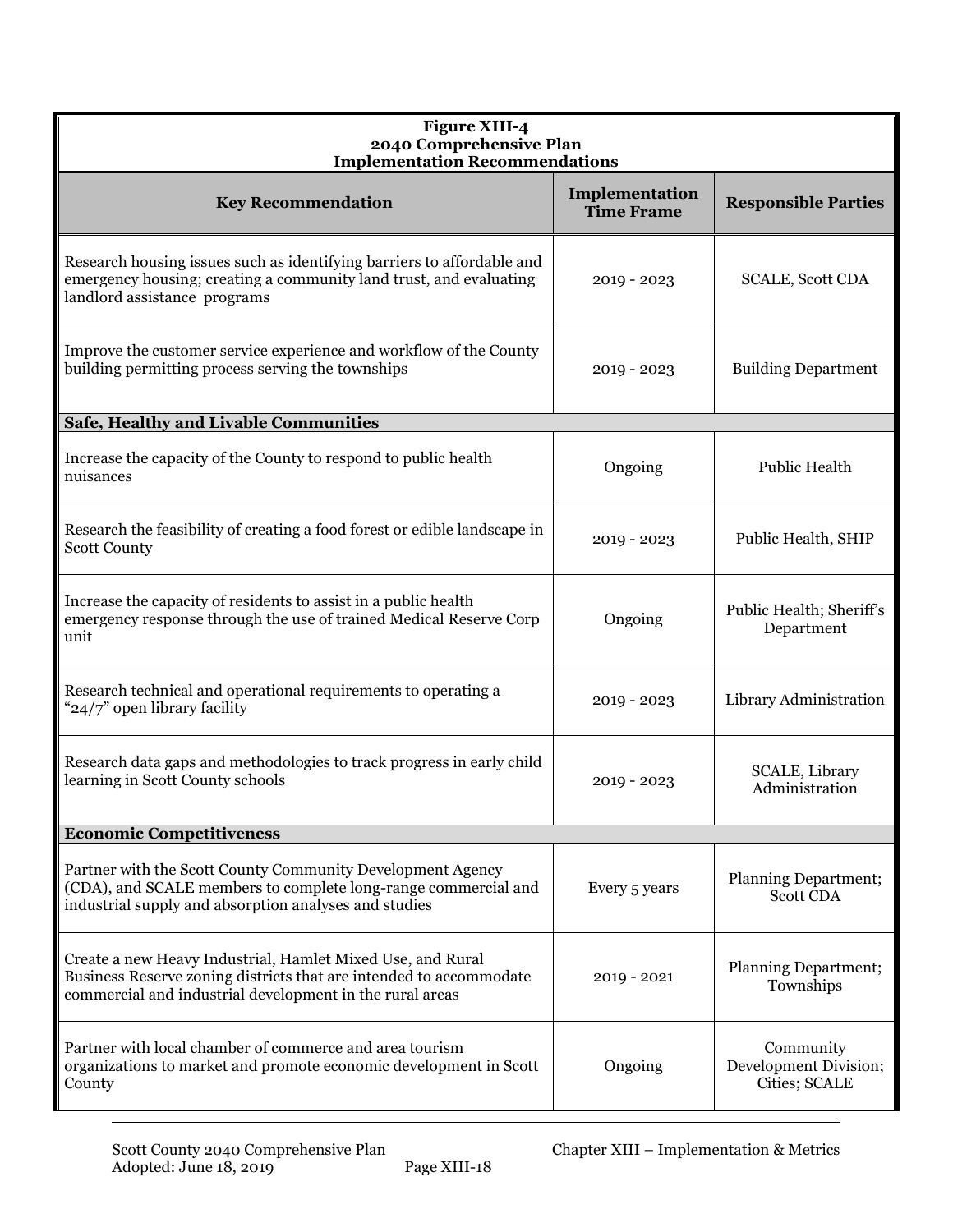| Implementation<br><b>Time Frame</b> | <b>Responsible Parties</b> |
|-------------------------------------|----------------------------|
| $2019 - 2021$                       | <b>Scott CDA</b>           |
| Ongoing                             | <b>SCALE</b>               |
| 2019 - 2023                         | <b>SCALE; Scott CDA</b>    |
|                                     |                            |

### **KEY METRICS**

Throughout this 2040 Plan document, certain metrics or key performance indicators (KPIs) have been inserted to communicate how residents can track the overall progress being made toward achieving the 2040 vision and key outcomes. This chapter concludes by grouping and listing these key metrics with a note on how they relate to the 2040 Plan:

- **Resident's rating on the overall quality of life in Scott County** (*Chapter II: Community Engagement*). This is a critical benchmark question that the County resident survey has asked since 2001; essentially asking: do you like living here? Over the past 15 years, the respondent's average rating  $(0 = poor; 100 = excellent)$  has hovered in a bandwidth between the mid-60s to mid-70s. Residents are asked to respond to this question thinking about the county as a whole; and not city- or township-specific. If this 2040 Plan can achieve its desired outcomes around housing, transportation, jobs, public safety, natural resource protection, land use, education and recreation, it is anticipated that this average rating will hold steady or slightly increase in this same bandwidth over the next 20 years.
- **Proportion of households paying 30% or more of income on housing** (*Chapter IX: Housing*)**:** Scott County is an expensive place to live relative to other parts of the Twin Cities region. This is a key metric to track this Plan's progress on promoting housing that is affordable to all residents, in all communities, and in attracting and retaining sustainable, livable-wage jobs for our residents. If this 2040 Plan can achieve its desired outcomes around housing, transportation, jobs, workforce development, land use, and education, it is anticipated that the proportion of households paying 30% of more of their income on housing will drop steadily over the next 20 years.
- **Percent of local labor force who live and work in Scott County** (*Chapter X: Economic Competitiveness*). This is a core metric that tracks Scott County's transformation from a once predominately farm- and small manufacturing-based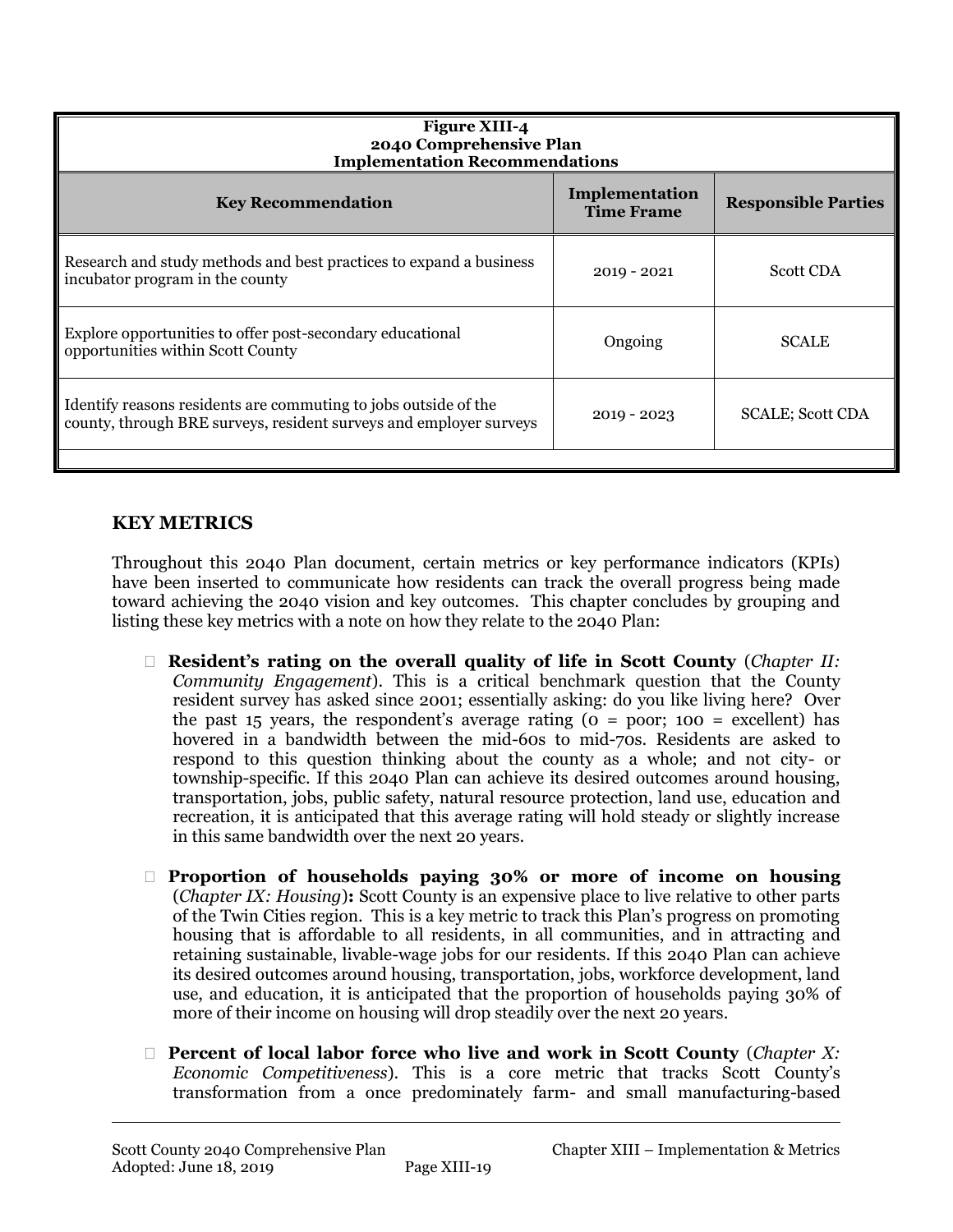county on the far fringe of the Twin Cities region in the 20th century; to a "suburban bedroom" county in the path of regional exurban expansion during the boom years of the 1990s and 2000s; to the desired "full-service" county fully interwoven into the urban region of the future. If this 2040 Plan can achieve its desired outcomes around housing, transportation, jobs, workforce development, land use, and education, it is anticipated that the percent of local labor force who live and work in the geographic boundaries of the county will increase from 40% to above 50% by the year 2040.

- **New housing starts and lots in rural growth, urban expansion and agricultural townships** (*Chapter V: Land Use and Growth Management*). These two data sets are the most important metrics to track this Plan's progress on its overarching growth management philosophy: limit development in the farming areas and places where cities will grow and guide most new rural development to the 73-square mile "rural residential growth" area in the southeast part of the County.
- **Number of crashes on the highway system per million vehicle miles travelled** (*Chapter VI: Transportation*). Safety is the most important outcome in transportation planning and this key metric tracks the County's progress on planning and investing is a countywide system in a way that maximizes safety.
- **Number of Scott County transit riders** *(Chapter VI: Transportation)***.** This is a key data point tracking the County's progress on expanding transit services countywide. Expanded transit ridership reduces single-occupancy vehicles on congested corridors, helps connect the labor force to county employers, and assists transit dependent citizens with access to jobs, shopping, education and services.
- **Number of farms, land in farms and average farm size in Scott County** (*Chapter VIII: Water, Natural and Agricultural Resources*). These three data points are the most important metrics in tracking this Plan's progress on preserving farms, farmland, and the County's unique agricultural heritage over the next 20 years. If this 2040 Plan can achieve its desired outcomes around farmland preservation, land use, and economic competitiveness, it is anticipated that the number of farms and land in farms in the county will remain steady by the year 2040.
- **Average annual unemployment rate in Scott County** (*Chapter X: Economic Competitiveness*). This is a well-understood and widely reported indicator of the County's economic health and is used to track this Plan's progress on promoting and retaining economic development.
- **Number of reported Part 1 crimes in Scott County's unincorporated area** (*Chapter XII: Safe, Healthy and Livable Communities*). This is a core metric used to track overall crime safety in Scott County – specifically for the rural population. It is an also an indicator of livability in the rural areas.
- **Percent of Scott County 3rd graders reading at grade level** (*Chapter XII: Safe, Healthy and Livable Communities*). Today's 3<sup>rd</sup> graders will be in their late 20s and starting careers, business, families and livelihood by 2040. How well these students do today in reading proficiency is a strong indicator on future success. This is a core metric used to track this Plan's progress on promoting new collaborations and approaches to improving early childhood learning across the county.